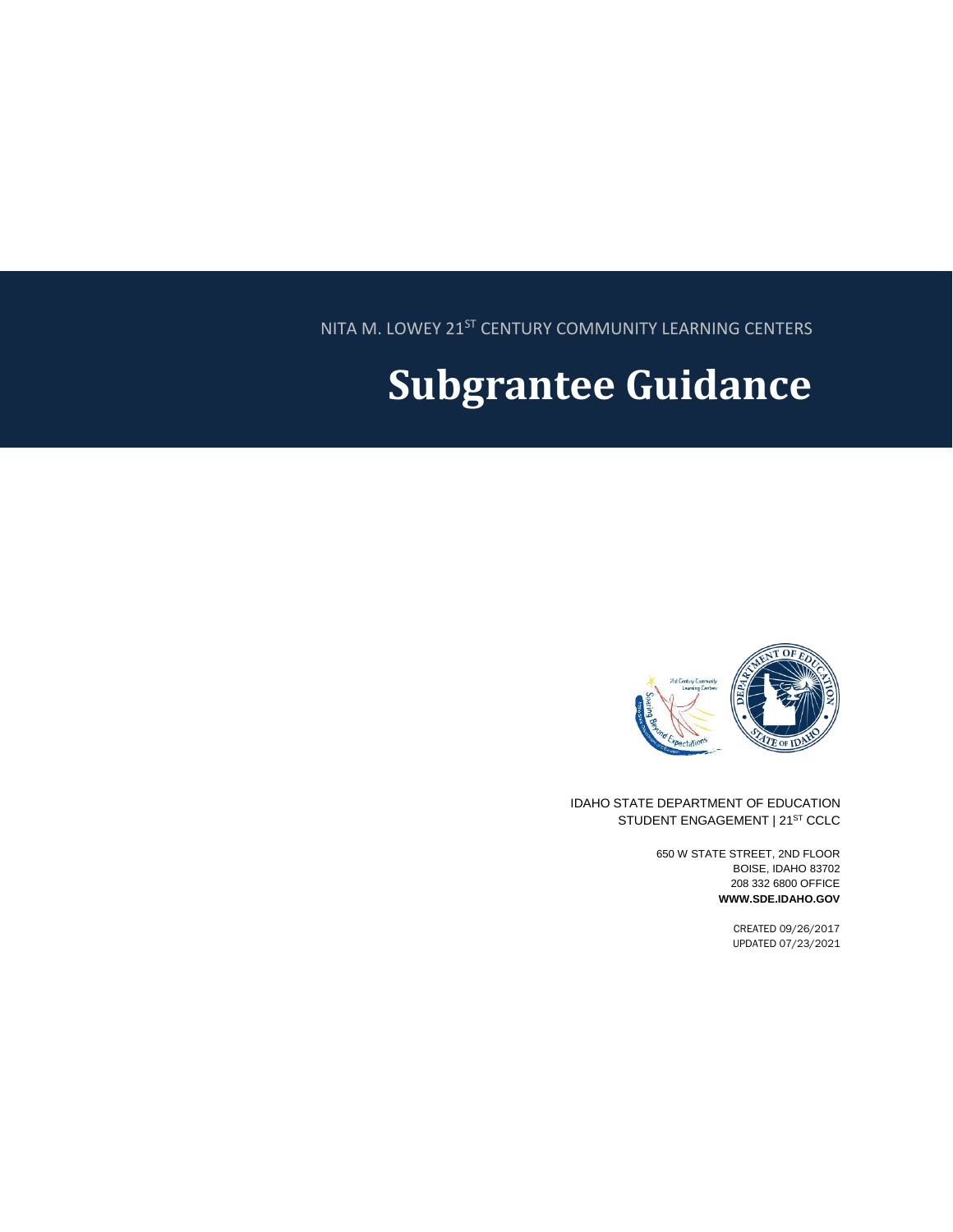

#### **TABLE OF CONTENTS**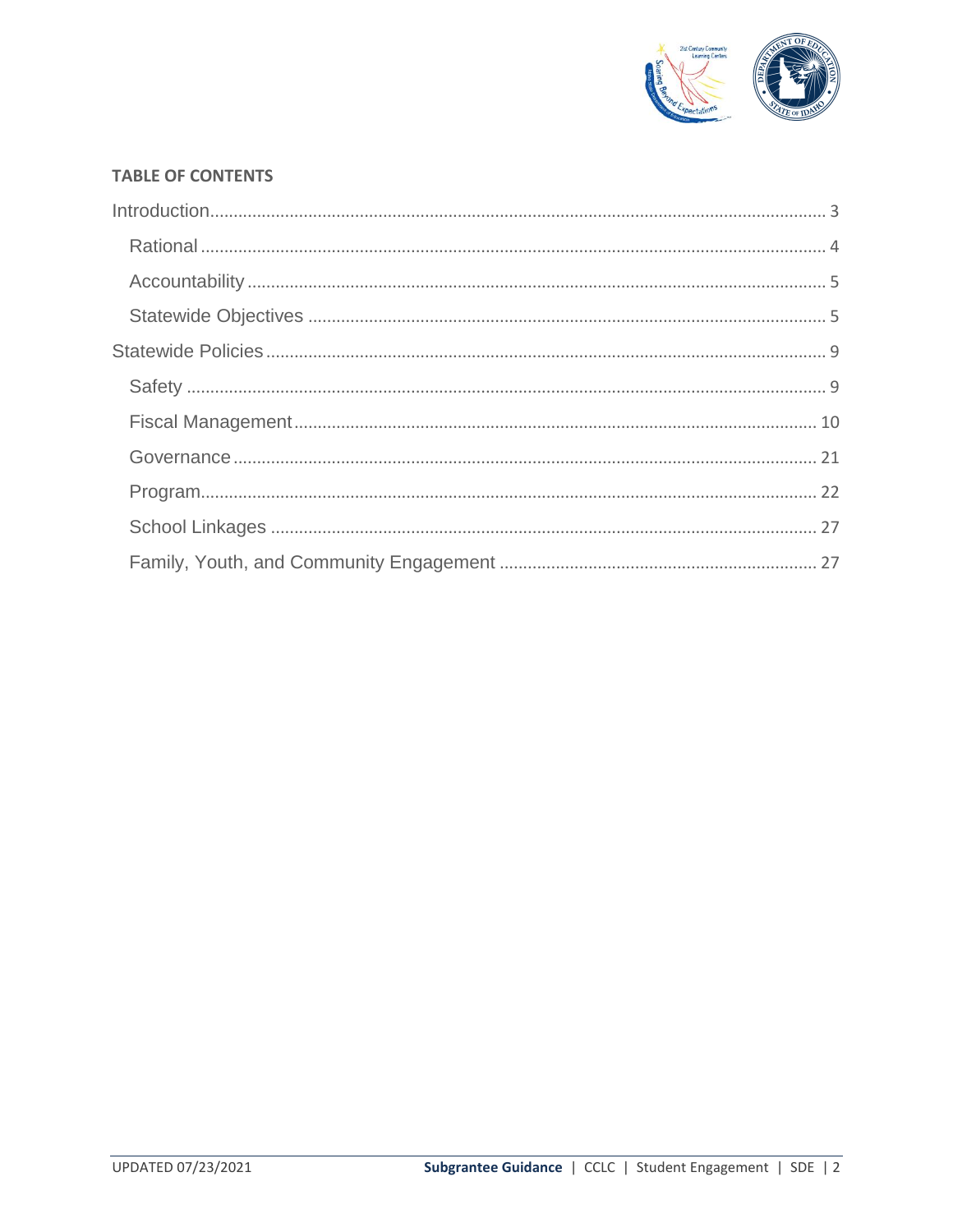

## <span id="page-2-0"></span>**INTRODUCTION**

The Idaho State Department of Education (SDE) is the responsible State Educational Agency (SEA) for the Nita M. Lowey 21<sup>st</sup> Century Community Learning Centers (21<sup>st</sup> CCLC) program in Idaho.

21<sup>st</sup> CCLC is authorized under Title IV, Part B, of the Elementary and Secondary Education Act (ESEA), as amended by the Every Student Succeeds Act (ESSA) of 2015.

The program supports the creation of community learning centers that provide academic and enrichment opportunities during non-school hours for children, primarily those who attend high-poverty and low-performing schools. The program helps students meet challenging state academic standards and local academic standards.

The purpose of 21<sup>st</sup> CCLC is three-fold:

- **1.** Provide opportunities for academic enrichment. Including providing tutorial services to help students, particularly students who attend low-performing schools, to meet the challenging State academic standards (ESSA, Sec. 4201(a)(1));
- **2.** Offer students a broad array of additional services, programs, and activities, such as youth development activities, service learning, nutrition and health education, drug and violence prevention programs, counseling programs, arts, music, physical fitness and wellness programs, technology education programs, financial literacy programs, environmental literacy programs, mathematics, science, career and technical programs, internship or apprenticeship programs, and other ties to an in-demand industry sector or occupation for high school students that are designed to reinforce and complement the regular academic program of participating students; and (ESSA, Sec. 4201(a)(2)); and
- **3.** Offer families of students served by community learning centers opportunities for active and meaningful engagement in their children's education, including opportunities for literacy and related educational development (ESSA, Sec. 4201(a)(3).

In order to maximize federal funds and ensure that quality programs with a high need are funded, the SDE hosts a grant competition for eligible entities (ESSA, Sec. 4204(b)). The SDE selects eligible grants through a rigorous peer review process, which consists of stakeholders from all regions of Idaho with experience in youth development, education, grant reviewing, and/or similar programming (ESSA, Sec. 4204(e)).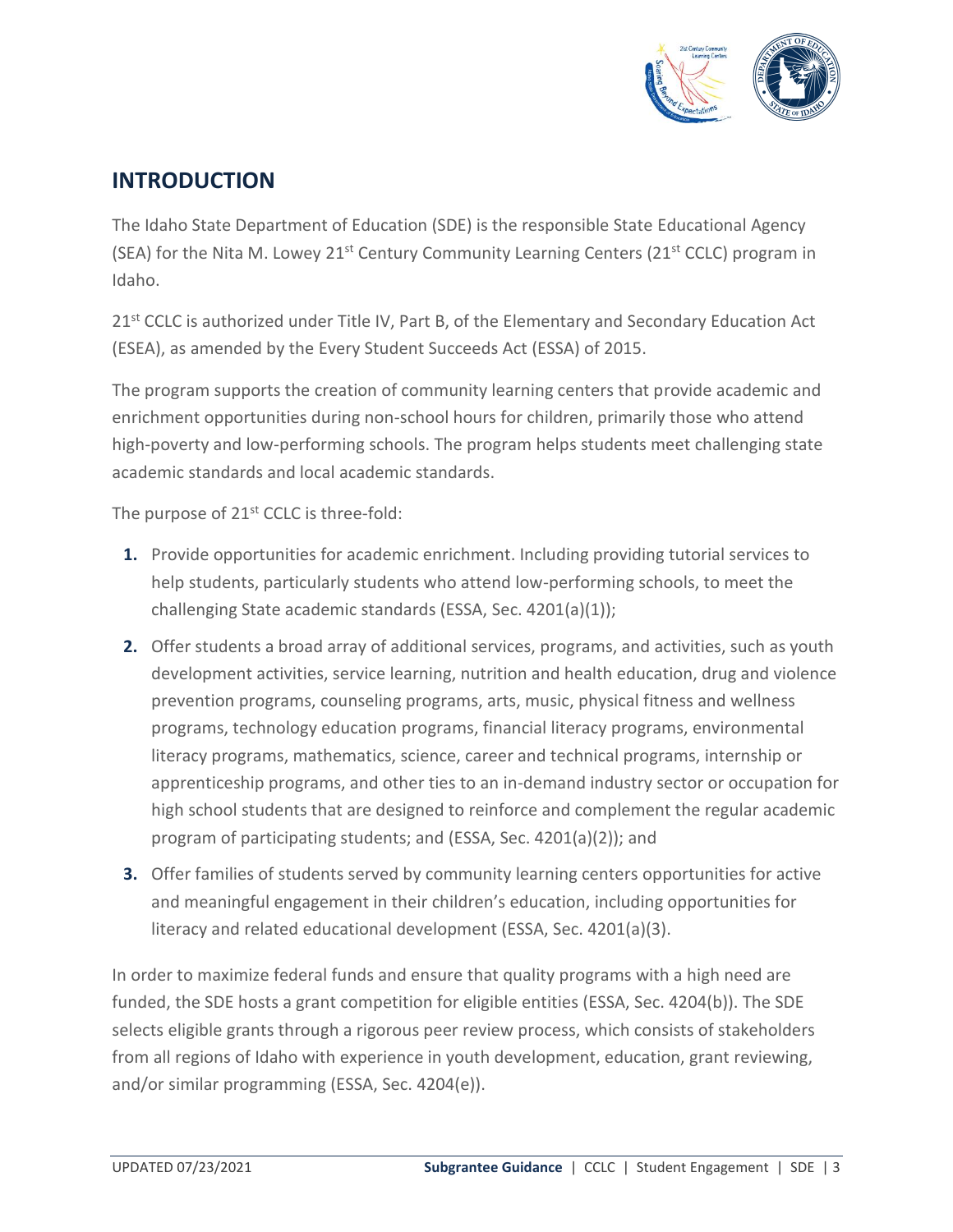

## <span id="page-3-0"></span>Rational

The SDE is responsible for evaluating the effectiveness of programs and activities operated by the subgrantee, which includes data collection of measurements that:

- Align with the regular academic program of the school and the academic needs of participating students (ESSA, Sec. 4203(a)(14)(A));
- Track student success and improvement over time (ESSA, Sec. 4203(a)(14)(A)(i));
- Include State assessment results and other indicators of student success and improvement, such as improved attendance during the school day, better classroom grades, regular (or consistent) program attendance, and on-time advancement to the next grade level (ESSA, Sec. 4203(a)(14)(A)(ii));
- For high school students, may include indicators such as career competencies, successful completion of internships or apprenticeships, or work-based learning opportunities (ESSA, Sec. 4203(a)(14)(A)(iii)).

21<sup>st</sup> CCLC grant awards are based on levels of service proposed in a grant application. As such, if objectives are not met the SDE reserves the right to reduce funding commensurate with the actual services being provided or terminate the grant entirely. The SDE is committed to supporting subgrantees not meeting requirements and objectives through technical assistance, support, and corrective action planning. A concerted effort will be made to assist subgrantees prior to any consequences being enacted.

To provide subgrantees cohesion, the policies and statewide objectives have been categorized by the six (6) sections found in *The Continuous Improvement Checklist*: safety, fiscal management, governance, program, school linkages and family, youth and community engagement.

The SDE evaluates each subgrantee's risk of noncompliance with Federal statutes, regulations, and the terms and conditions of the subaward for purposes of determining the appropriate monitoring (2 C.F.R. §200.331(b)). Effective risk assessments allow the SDE to identify specific areas of non-compliance to provide: (1) training and technical assistance on program-related matters; (2) on-site reviews; and (3) agreed-upon audit procedures (§200.331(e)). In order to better assist subgrantees, the SDE will use three tiers for risk assessment: low risk, moderate risk and high risk.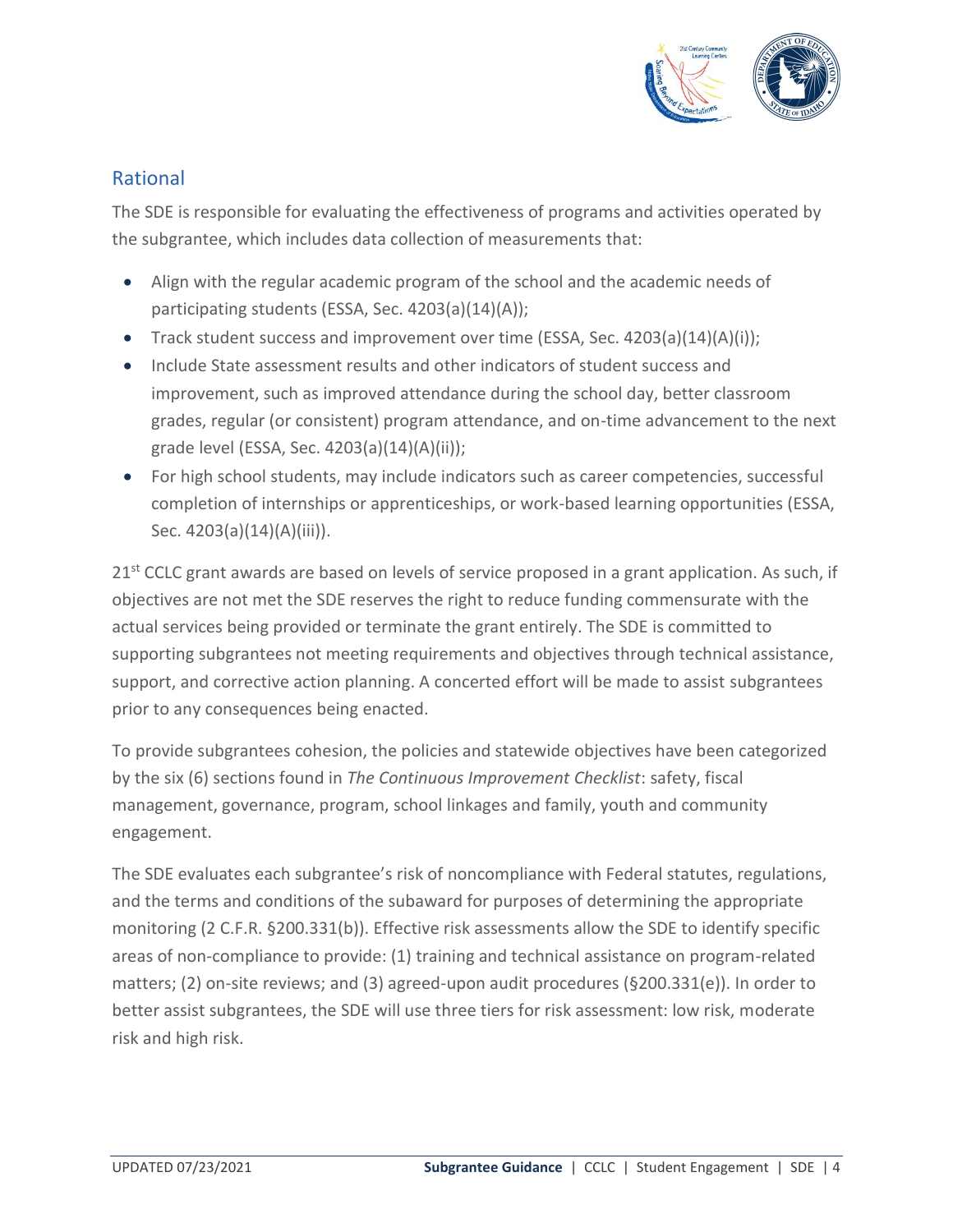

## <span id="page-4-0"></span>Accountability

This document is intended to be read in conjunction with the authorized statutes, and applicable regulations that are relevant to the 21<sup>st</sup> CCLC Grant:

- Legislation  $-$  Title IV, Part B, 21<sup>st</sup> [Century Community Learning Centers](https://www2.ed.gov/documents/essa-act-of-1965.pdf) (p.233-244), of the ESEA, as amended by the Every Student Succeeds Act (ESSA) (20 U.S.C. 7171-7176)
- [Uniform Grant Guidance](http://www2.ed.gov/policy/fund/guid/uniform-guidance/index.html) Uniform Administrative Requirements, Cost Principles, and Audit Requirements for Federal Awards.
- [The Administrator's Handbook on EDGAR](http://www2.ed.gov/policy/fund/reg/edgarReg/edgar.html), 5<sup>th</sup> Edition
- Non-Regulatory Guidance  $-21$ <sup>st</sup> Century Community Learning Centers Non-Regulatory Guidance (February 2003)
- Government Performance and Results Act (GPRA) 21<sup>st</sup> Century GPRA Measures
- Idaho 21<sup>st</sup> CCLC subgrantee Guidance
- $\bullet$  21<sup>st</sup> CCLC Grant Application and related revisions / continuing applications

## <span id="page-4-1"></span>Statewide Objectives

As outlined in ESSA, in order to meet the measures of effectiveness of the program, which is monitored by the State educational agency, such a program shall be based upon an established set of performance measures aimed at ensuring the availability of high-quality academic enrichment opportunities (ESSA, Sec. 4205(b)).

The US Department of Education (ED) has established performance objectives as part of the Government Performance and Results Act (GPRA).

- **GPRA Objective 1**: Percentage of students in grades 4-8 participating in 21st CCLC programming during the school year and summer who demonstrate growth in reading and language arts and math on state assessments.
- **GPRA Objective 2**: Percentage of students in grades 7-8 and 10-12 participating in 21st CCLC programming during the school year and summer with a prior-year unweighted GPA of less than 3.0 who demonstrated an improved GPA.
- **GPRA Objective 3**: Percentage of students in grades 1-12 participating in 21st CCLC during the school year who had a school day attendance rate at or below 90% in the prior school year and demonstrated an improved attendance rate in the current school year.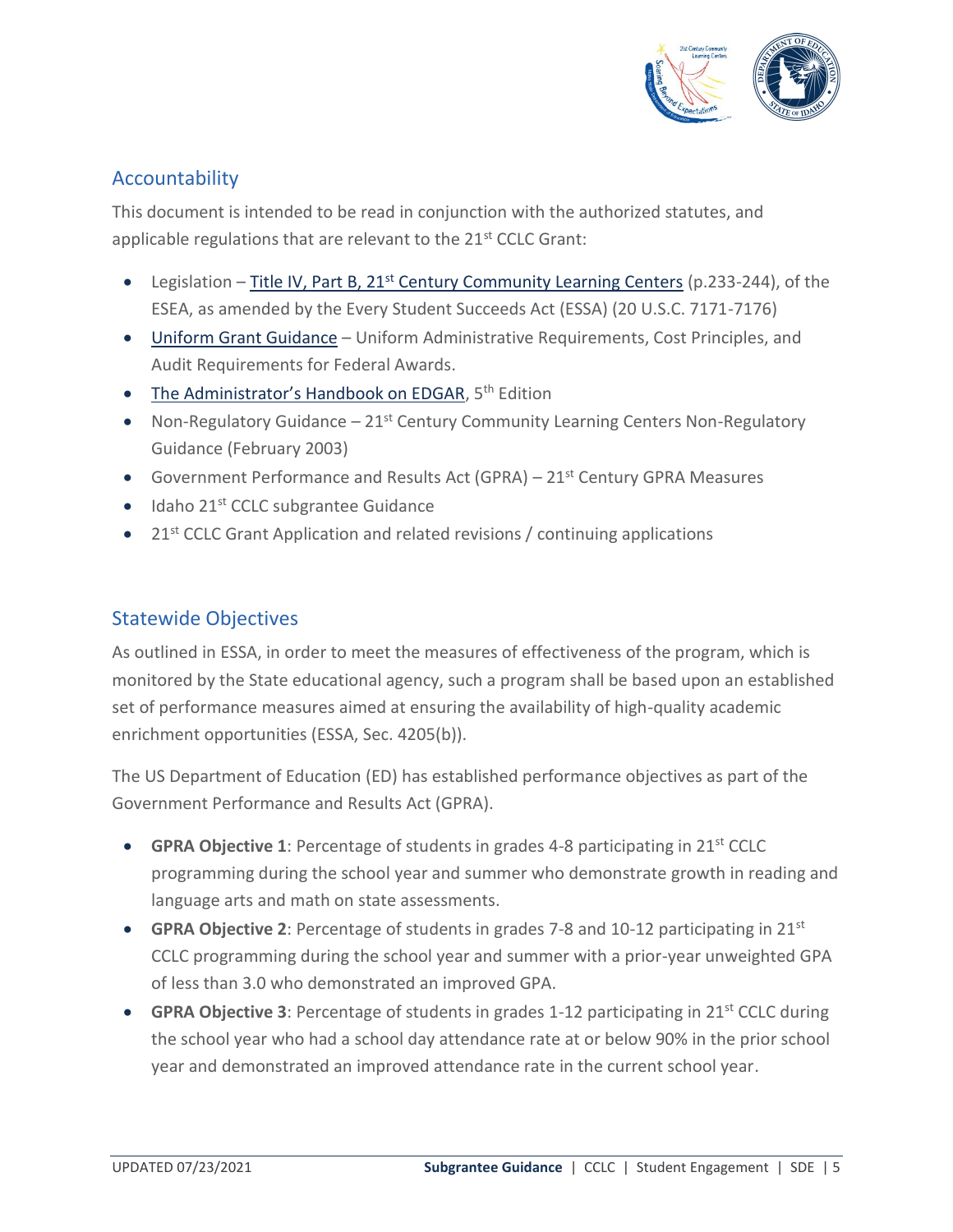

- **GPRA Objective 4**: Percentage of students in grades 1-12 attending 21st CCLC programming during the school year and summer who experienced a decrease in in-school suspensions compared to the previous school year.
- **GPRA Objective 5**: Percentage of students in grades 1-5 participating in 21<sup>st</sup> CCLC programming in the school year and summer who demonstrated an improvement in the teacher-reported engagement in learning.

To coincide with these performance objectives, the Idaho 21<sup>st</sup> CCLC has established the following statewide objectives:

- **Academic**: provide opportunities for academic enrichment to students in high-poverty, low-performing schools.
- **Enrichment**: offer a broad array of additional services, programs, and activities that complement the regular school day.
- **Family Engagement**: offer families of student's opportunities for active and meaningful engagement in their children's education, including opportunities for literacy and related educational development.
- **Targeted Services**: target services to students who attend schools that (1) are implementing comprehensive support and improvement activities and (2) enroll students who may be at risk for academic failure, dropping out of school, involvement in criminal or delinquent activities, or who lack strong positive role models.
- **Continuous Improvement**: continuously improve operational efficiency to provide high quality programming for participants.
- **Summer Program**: provide academic enrichment opportunities to students during the summer months.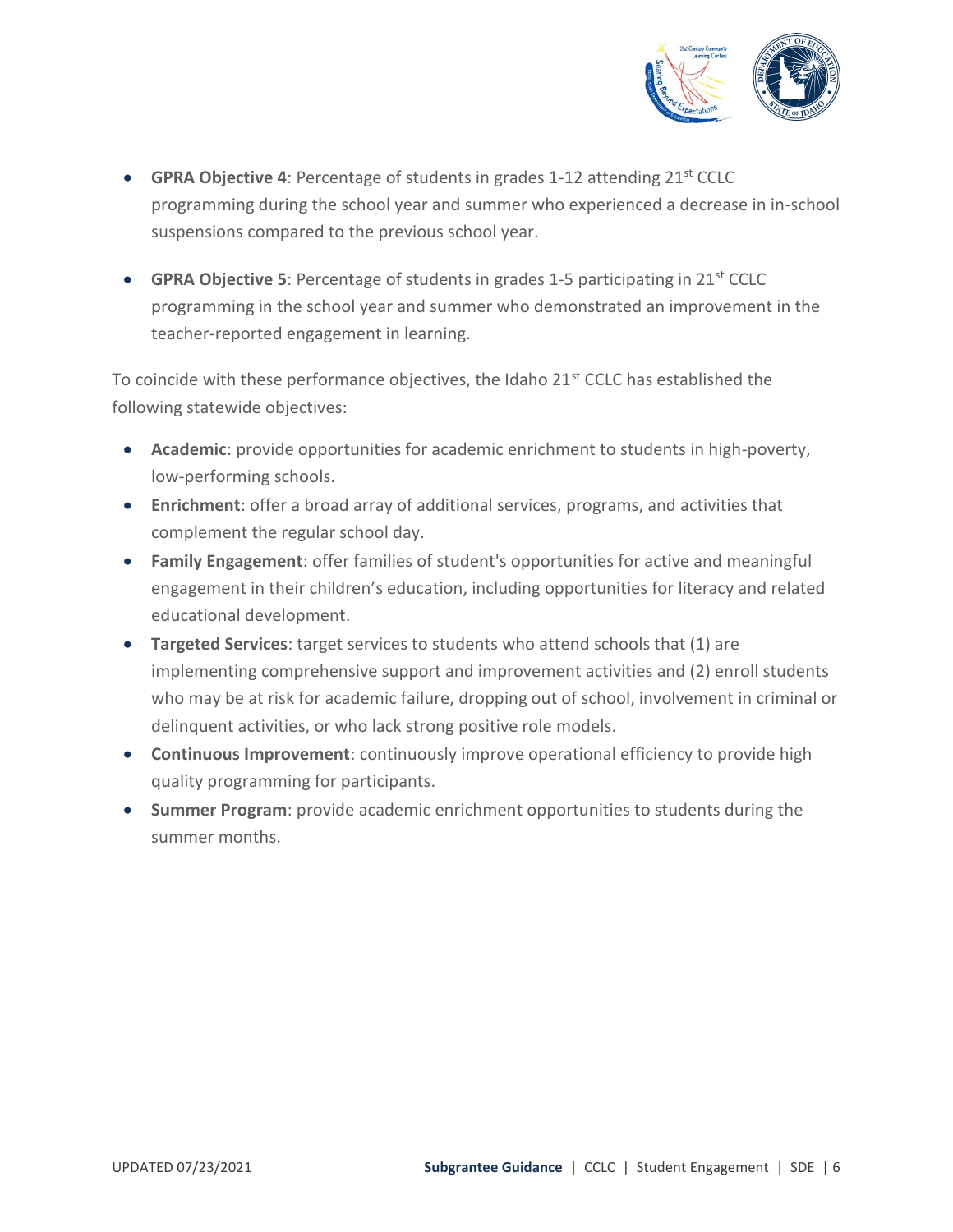

| <b>State Educational Agency Goal</b>                                                                                                                                                                                                                                                                                                                                 | <b>Subgrantee Objective</b>                                                                                                                                                                                                                                                              | <b>Data Collected</b>                                                                                                           |
|----------------------------------------------------------------------------------------------------------------------------------------------------------------------------------------------------------------------------------------------------------------------------------------------------------------------------------------------------------------------|------------------------------------------------------------------------------------------------------------------------------------------------------------------------------------------------------------------------------------------------------------------------------------------|---------------------------------------------------------------------------------------------------------------------------------|
| <b>Academic</b><br>Provide opportunities for<br>academic enrichment to students<br>in high-poverty, low-performing<br>schools.                                                                                                                                                                                                                                       | Offer at least one (1) academic<br>opportunity each day.<br>Program participants will show<br>improvement/growth in academic<br>content.                                                                                                                                                 | <b>Academic Activity</b><br><b>State Assessment</b><br>(IRI/ISAT)<br><b>Teacher Reported</b><br>Surveys<br>GPA/Grades           |
| <b>Enrichment</b><br>Offer a broad array of additional<br>services, programs, and activities<br>that complement the regular<br>school day.                                                                                                                                                                                                                           | Offer at least one (1) enrichment<br>opportunity each day.<br>Program participants will show<br>improvement/growth in behavior.                                                                                                                                                          | <b>Enrichment Activity</b><br><b>Teacher Reported</b><br>Surveys<br><b>In-school Suspension</b><br><b>School Day Attendance</b> |
| <b>Family Engagement</b><br>Offer families of student's<br>opportunities for active and<br>meaningful engagement in their<br>children's education, including<br>opportunities for literacy and<br>related educational<br>development.                                                                                                                                | Promote & offer family engagement<br>activities for families of student's<br>services that are focused on a child's<br>education and/or include literacy and<br>related educational development:<br>Five (5) family literacy services.<br>Three (3) parent involvement<br>opportunities. | <b>Family Engagement</b><br>Attendance                                                                                          |
| <b>Targeted Services</b><br>Target services to students who<br>attend schools that (1) are<br>implementing comprehensive<br>support and improvement<br>activities and (2) enroll students<br>who may be at risk for academic<br>failure, dropping out of school,<br>involvement in criminal or<br>delinquent activities, or who lack<br>strong positive role models. | Offer program a minimum of 100 days<br>and a minimum of 300 hours per<br>school year<br>Serve the proposed number students<br>on a daily basis.                                                                                                                                          | Program Calendar /<br>Schedule<br>Participant Attendance<br>& Demographics                                                      |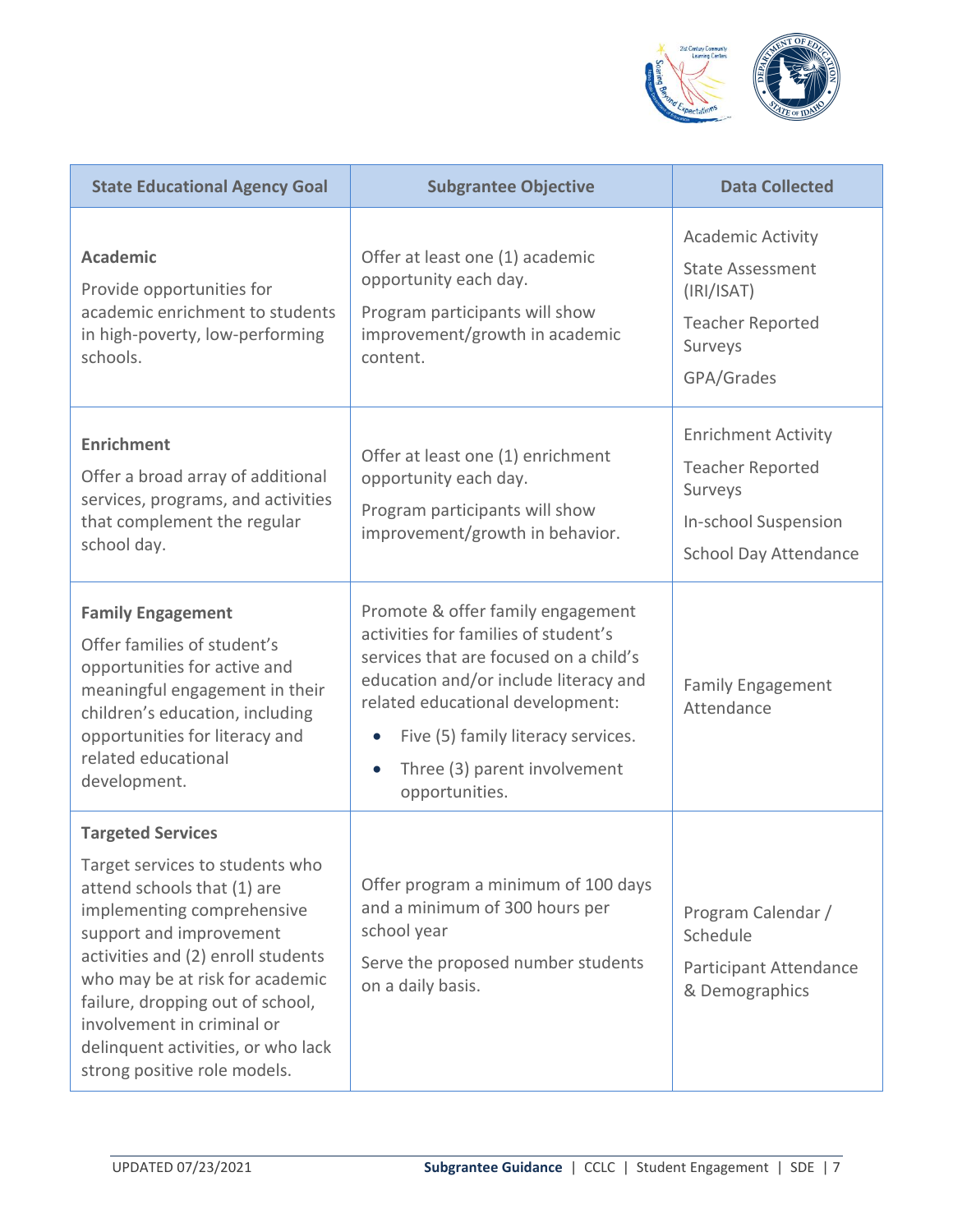

| <b>State Educational Agency Goal</b>                                                                                                                                                     | <b>Subgrantee Objective</b>                                                                                                                                                                                                                                                                      | <b>Data Collected</b>                                                                                                                                                                                                                                                         |
|------------------------------------------------------------------------------------------------------------------------------------------------------------------------------------------|--------------------------------------------------------------------------------------------------------------------------------------------------------------------------------------------------------------------------------------------------------------------------------------------------|-------------------------------------------------------------------------------------------------------------------------------------------------------------------------------------------------------------------------------------------------------------------------------|
| <b>Continuous Improvement</b><br>Establish community learning<br>centers that continuously<br>improve operational efficiency to<br>provide high quality<br>programming for participants. | Offer all staff opportunities for<br>professional development.<br>Implement periodic evaluations of<br>program and staff.<br>Implement safety & emergency plans,<br>policies, and procedures.<br>Submit complete and accurate data.<br>Submit accurate, timely, and allowable<br>reimbursements. | Staff Information & PD<br>Federal & State APR<br>Reimbursement<br>Requests<br><b>Risk Assessments and</b><br><b>Monitoring Compliance</b><br>Documents                                                                                                                        |
| <b>Summer Program</b><br>Establish community learning<br>centers that provide academic<br>enrichment opportunities to<br>students during the summer<br>months.                           | Offer at least one (1) academic and one<br>(1) enrichment opportunity for<br>participants each day.<br>Offer one (1) family literacy service.<br>Offer one (1) Professional<br>development opportunity related to<br>summer programming.<br>Offer a minimum of 40 hours of<br>summer programming | Academic & Enrichment<br>Activity<br>Participant Attendance<br>& Demographics<br><b>Family Engagement</b><br>Attendance<br>Staff Information & PD<br><b>Teacher Reported</b><br>Surveys<br><b>In-School Suspension</b><br>GPA/Grades<br><b>State Assessment</b><br>(IRI/ISAT) |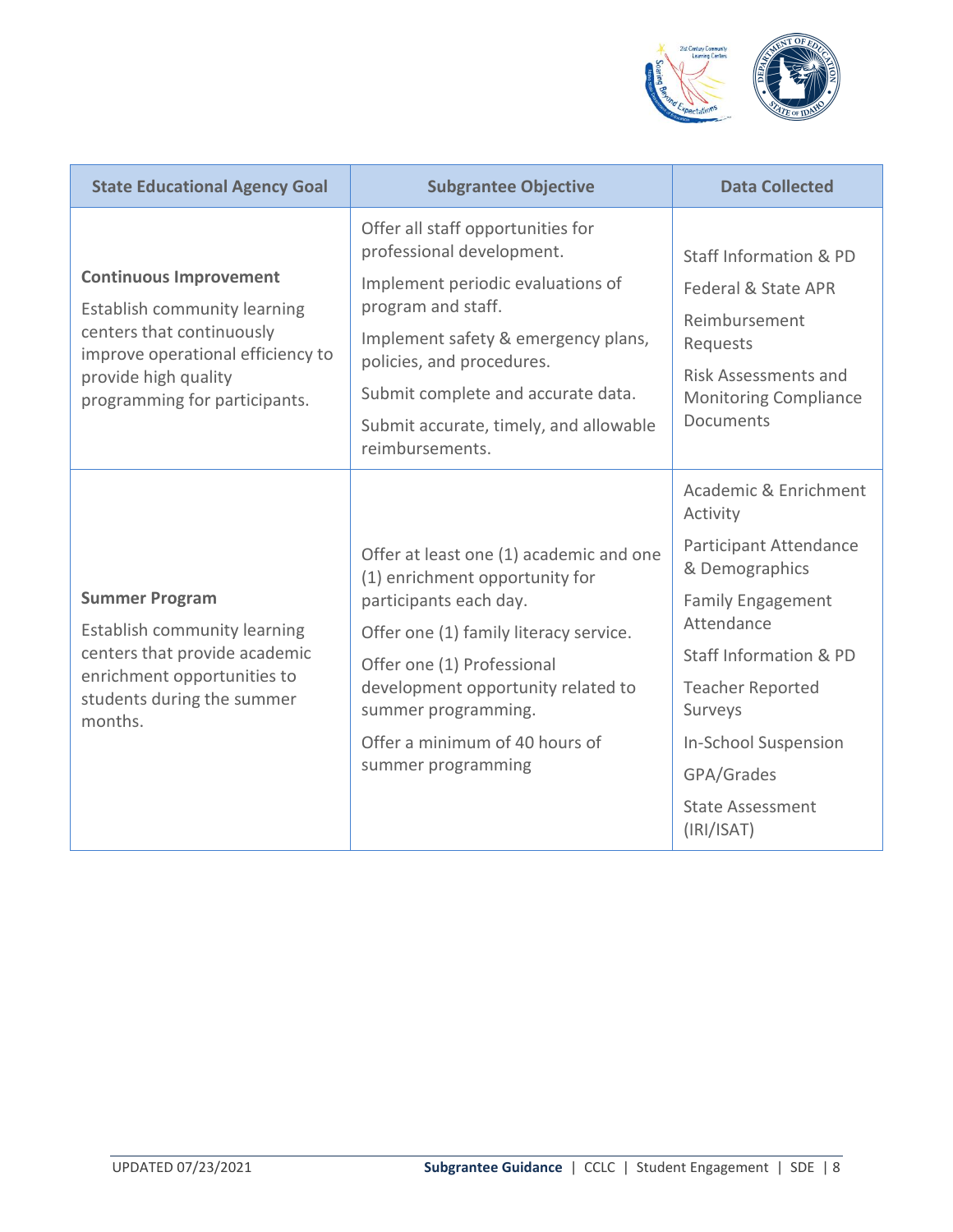

# <span id="page-8-0"></span>**STATEWIDE POLICIES**

The following sections are policies for 21<sup>st</sup> CCLC subgrantees. The sections have been split by the six (6) sections of the monitoring tool used by the State educational agency: *The Continuous Improvement Checklist.*

## <span id="page-8-1"></span>Safety

*Programs provide safe, healthy and developmentally appropriate learning environments for all participants.*

#### First Aid/CPR Certification

• Each center/site of  $21^{st}$  CCLC operation is required to have two (2) staff per certified in First Aid & CPR.

#### Emergency Management Plan

- All subgrantees are required to develop a formal, written emergency readiness plan that is specific and applicable to the afterschool program needs. It may be appropriate to reference school district's or organization's emergency plan but should be a customized plan for the 21st CCLC program. At a minimum, emergency plans must establish written procedures for:
	- Emergency protocols such as fire drill and lockdown; and
	- Emergency staffing plans.
	- Emergency plans to address programmatic, staffing, and health plans in the event of a pandemic.

## Child Protective Act

• All staff are required to be trained in their obligation of reporting child abuse according to [Idaho Code 16.1605](http://www.legislature.idaho.gov/idstat/Title16/T16CH16SECT16-1605.htm)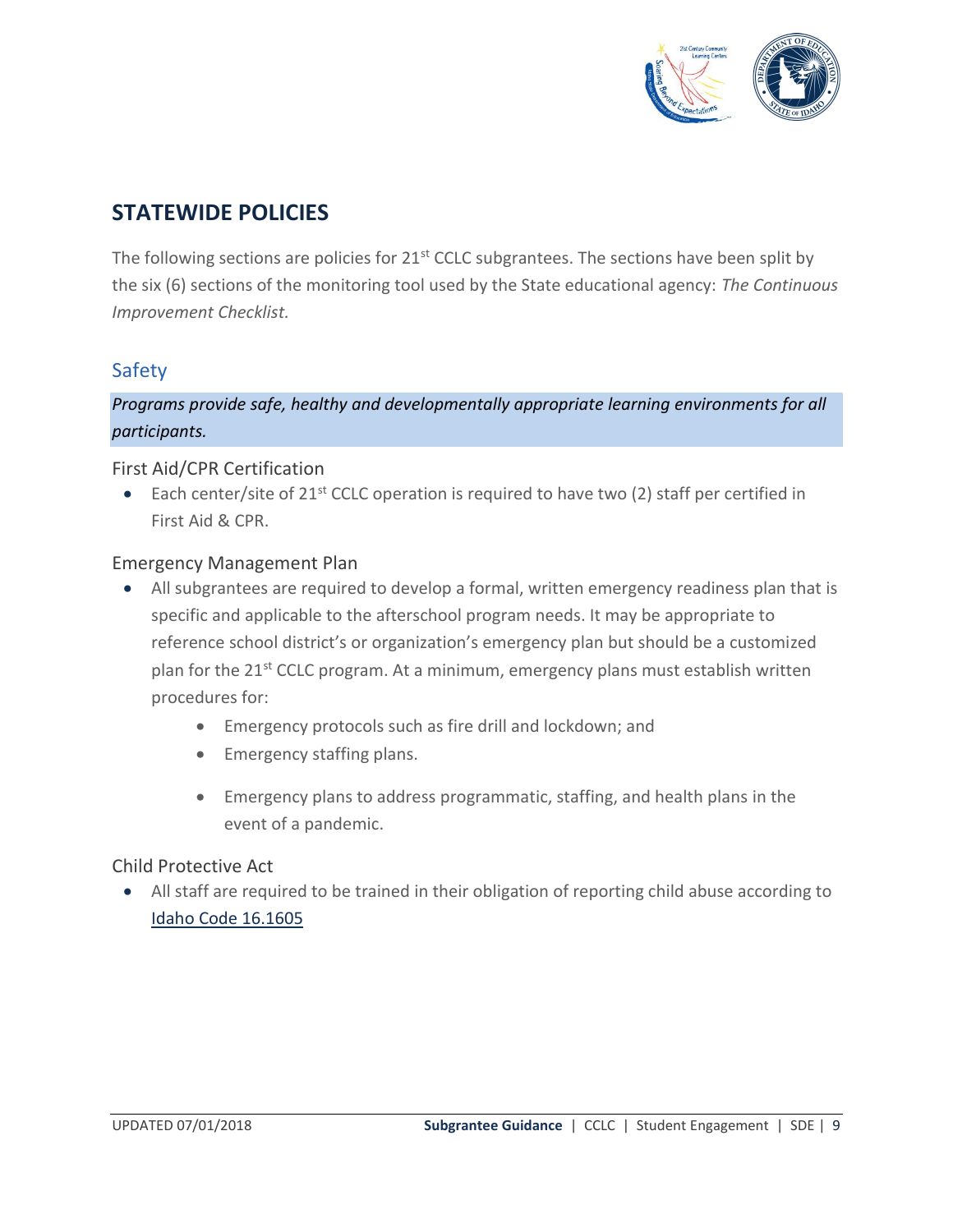

## <span id="page-9-0"></span>Fiscal Management

*Programs follow sound business principles, establish strong internal controls, and operate efficiently within the allotted and approved budget.*

#### Budget Approval

- Subgrantees are required to submit a budget proposal for the upcoming fiscal year by May 15 of each program year.
- All project costs must be reasonable (2 C.F.R. §200.404), necessary, allocable (2 C.F.R. §200.405), and allowable (2 C.F.R. §200.420 - §200.475).
- Any costs that are unallowable and/or above the 7% equipment cap must be returned or reimbursed by the subgrantee.

## Budget Definitions

- *Personnel* (2 C.F.R. §200.430): Costs incurred for employment people to meet the goals and objectives of program operations.
- *Fringe Benefits* (2 C.F.R. §200.431): Cost incurred that supplement an employee's salary such as health insurance, retirement, PERSI, and so forth.
- *Travel/Professional Development* (2 C.F.R. §200.475): Costs incurred for employees to participate in training, professional development, and conferences. Costs may include travel, per diem, lodging, registration fees, conferences (2 C.F.R. §200.432), and other such costs.
- *Supplies* (2 C.F.R. §200.314 and 2 C.F.R. §200.453): All tangible personal property other than those described in equipment is a supply if the per unit acquisition cost is less than \$250.
- *Equipment* (2 C.F.R. §200.313 and 2 C.F.R. §200.439): All (1) tangible personal property having a useful life of more than one year and (2) a per-unit acquisition cost which equals or exceeds \$250. All computing devices are classified as an equipment cost. Idaho 21<sup>st</sup> CCLC has a more restrictive equipment cost definition than what is outlined in *Uniform Grant Guidance – EDGAR.*
- *Purchased Services:* Costs incurred when purchasing a service, which includes contracts (§200.320) – a legal instrument by which the subgrantee purchases property or services needed to carry out the program project).
- *Transportation:* Costs incurred for the transportation of program participants to travel safely to and from the 21<sup>st</sup> CCLC site and off-site locations including academic enrichment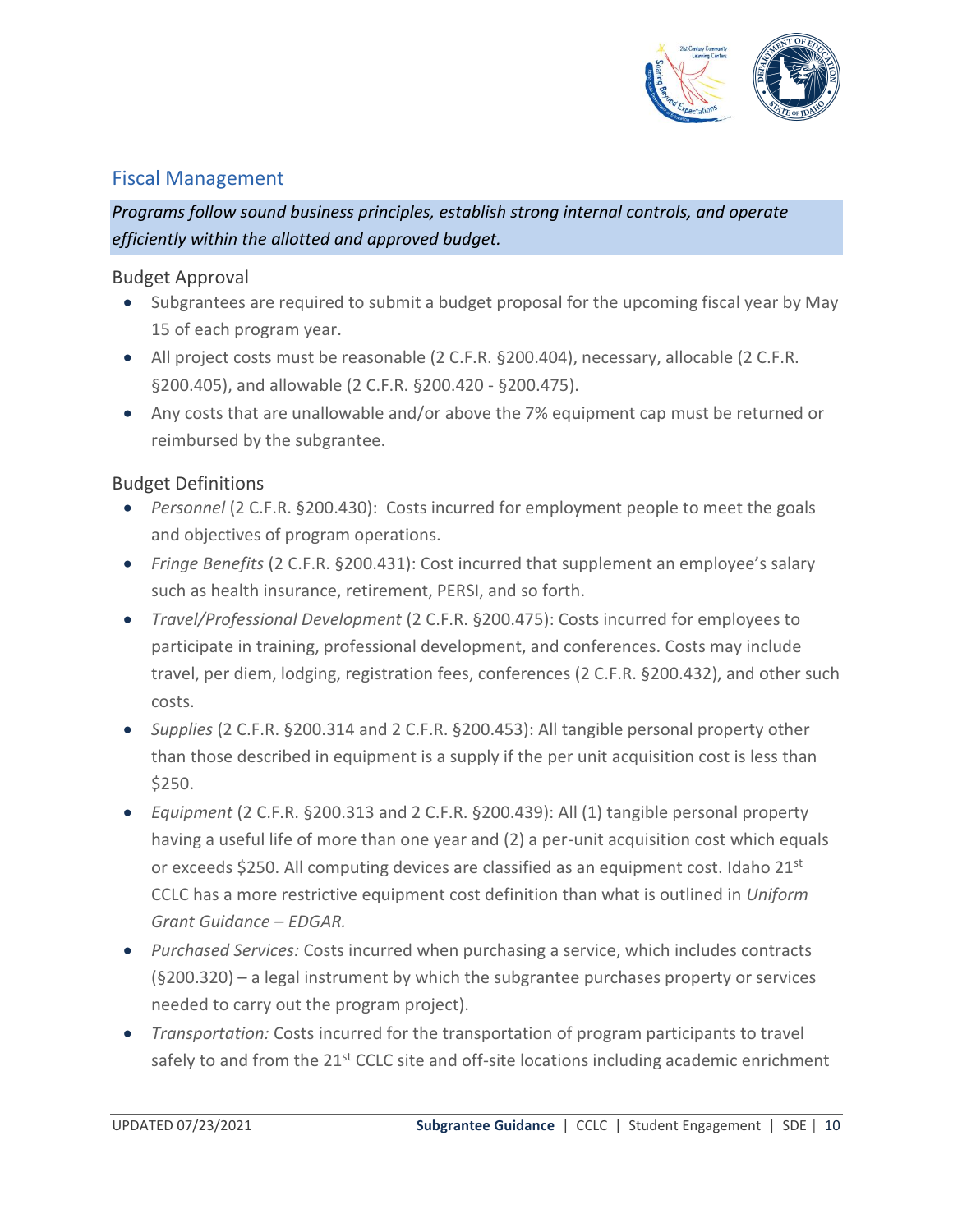

activities and home. This may include mileage reimbursement, contracted bus driver services, and flat bus rates.

<span id="page-10-0"></span>• *Indirect Cost* (2 C.F.R. §200.414): Costs incurred (1) for a common or joint purpose benefitting more than one cost objective, and (2) not readily assignable to the cost objectives specifically benefitted. Subgrantees are required to follow the restricted indirect cost rate of their district or organization.

## Obligations (34 C.F.R. §76.707)

- Obligations are orders placed for property or services, contracts, and similar transactions during a given period that requires payment during the same or a future period.
- Subgrantees are required to obligate all funds for the fiscal year by no later than June 30<sup>th</sup>. Any unobligated balances will be returned to the State.
- The following table illustrates when funds are determined to be obligated under federal regulations:

| If the obligation is for:                                                                                                                          | Then obligation is made:                                                                |
|----------------------------------------------------------------------------------------------------------------------------------------------------|-----------------------------------------------------------------------------------------|
| Acquisition of property                                                                                                                            | On the date which the LEA makes a binding<br>written commitment to acquire the property |
| Personal services by an employee of the<br>LEA                                                                                                     | When the services are performed                                                         |
| Personal services by a contractor who is<br>not an employee of the LEA                                                                             | On the date which the LEA makes a binding<br>written commitment to obtain the services  |
| Public utility services                                                                                                                            | When the LEA receives the services                                                      |
| Travel                                                                                                                                             | When the travel is taken                                                                |
| Rental of property                                                                                                                                 | When the LEA uses the property                                                          |
| A pre-agreement cost that was properly<br>approved by the Secretary under the cost<br>principles in 2 CFR part 200, Subpart E-<br>Cost Principles. | On the first day of the project period                                                  |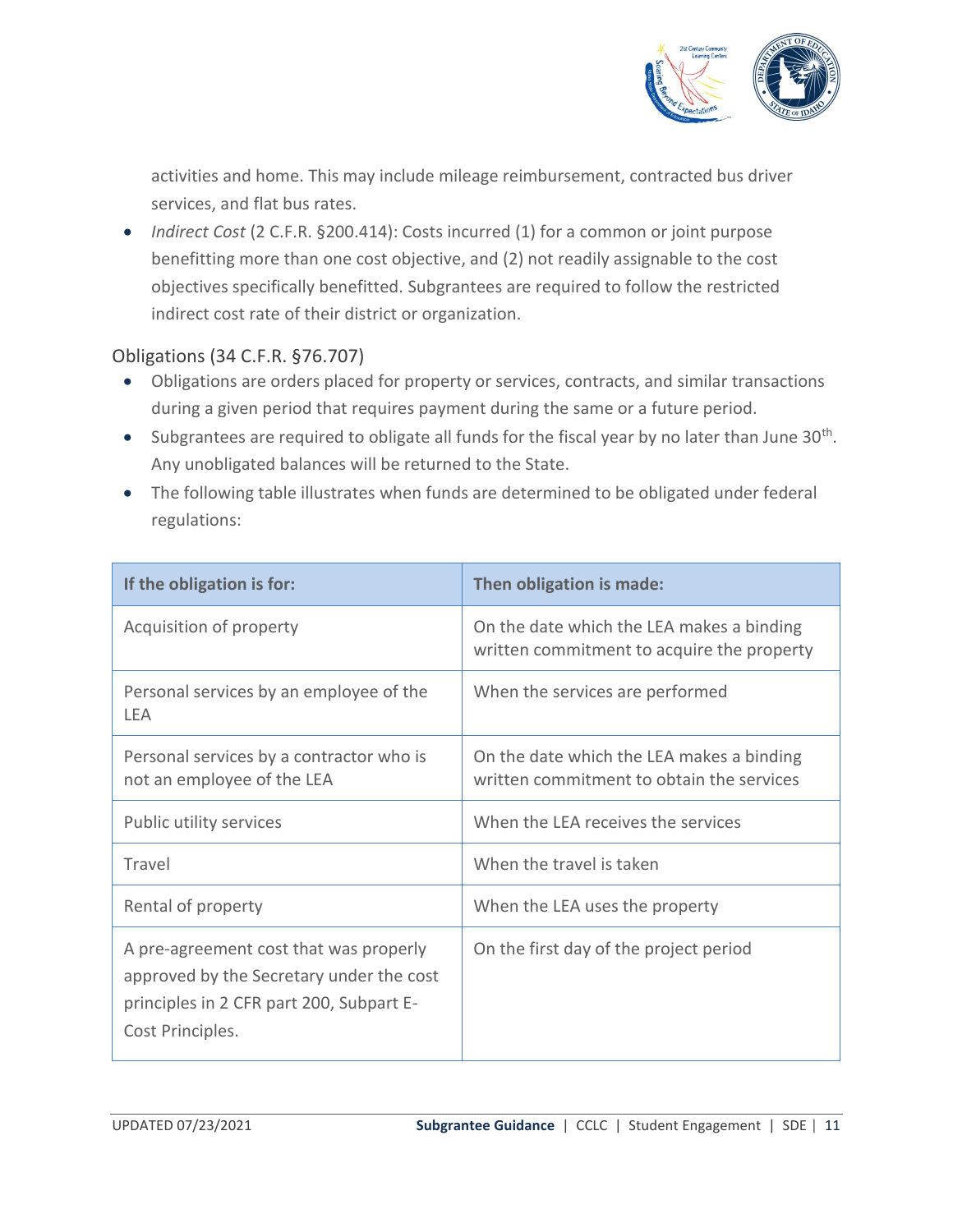

#### Expenditure & Reimbursement

- Expenditures must follow the guidelines listed in the Budget Definitions.
- Expenditures must be clearly tied to goals and objectives of the program.
- Supporting documentation for expenditures is required for reimbursement: (1) fiscal expenditure report and (2) *Budget Workbook*. The SDE reserves the right to request documentation of invoices with check numbers, payroll records and timesheets, bank statements, lesson plans and schedules, attendance records, and other related documentation as needed.
- The SDE recommends that subgrantees submit reimbursement requests monthly and at a minimum quarterly.

| Date        | <b>Description</b>                                         | <b>Failure to Meet</b>                                                |
|-------------|------------------------------------------------------------|-----------------------------------------------------------------------|
| June 30     | 75% of grant funds submitted to<br>GRA for reimbursement.  | 5% of grant funds will be withheld.                                   |
| June 30     | 100% of grant funds obligated.                             | Purchases obligated after date will<br>not be reimbursed.             |
| September 1 | 100% of grant funds submitted<br>to GRA for reimbursement. | Un-obligated or non-requested<br>funds will be returned to the State. |

## Fees for 21<sup>st</sup> CCLC Program

- Program Income Policy
	- Subgrantees are NOT allowed to charge a fee for services. The SDE does not approve subgrantees to collect or generate Program Income.
	- Prior written approval must be given from the Department for a State and its subgrantees to use program income for grant or subgrant activities. (2 CFR §200.407)
	- Program Income generated without written prior approval from the Department must be deducted from the funds awarded under the Federal grant. (2 CFR §200.307(b))

*The SDE will NOT approve Program Income plans for subgrantees. All 21st CCLC programming will be NO charge during 21st CCLC program designated times and days.*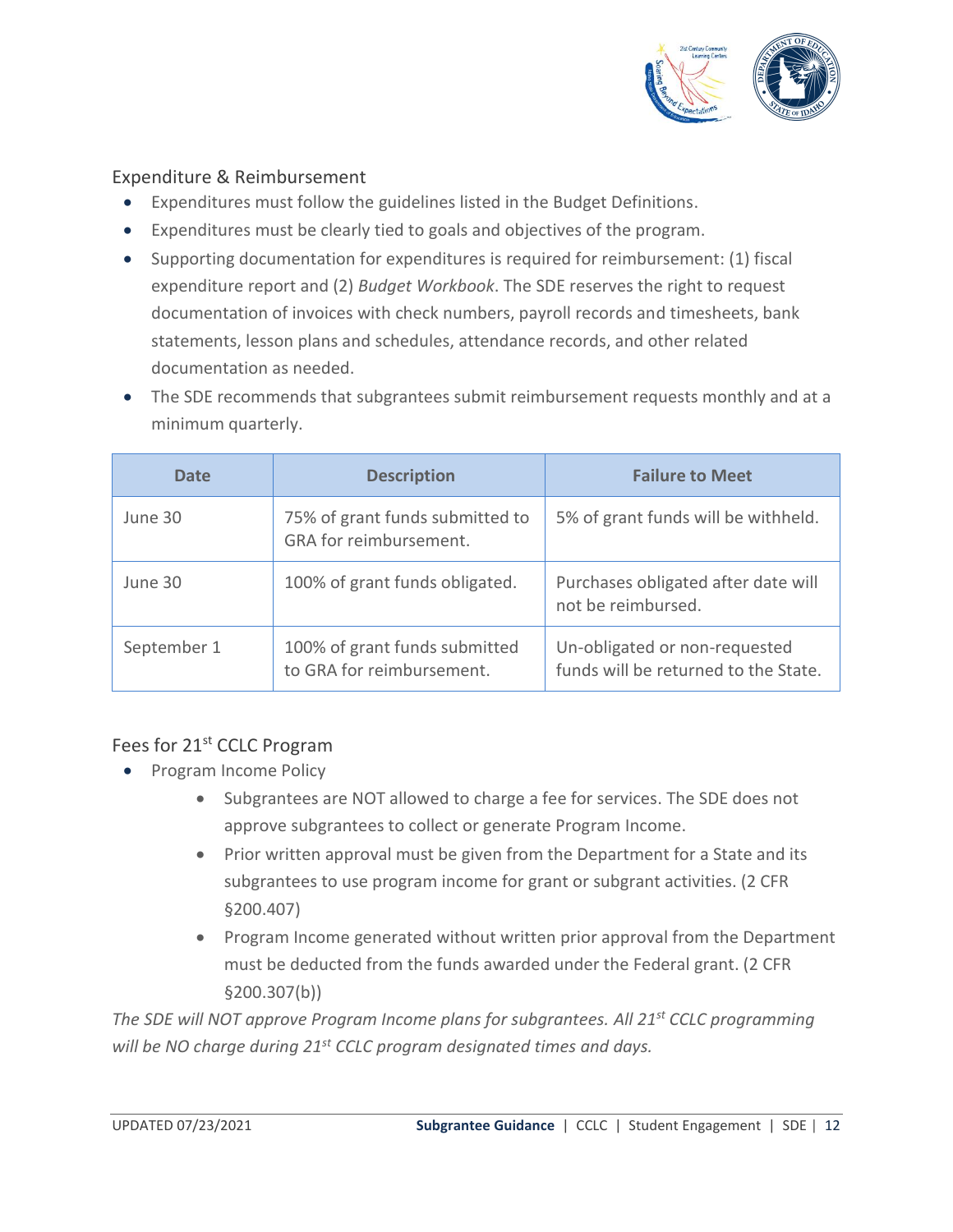

- Program income could include the following:
	- Fundraising through supported program activities or use of  $21^{st}$  CCLC funding
	- Collection or generation of co-pays or parent fees for any program participant
	- Collection or generation of parent fees for field trips or special activities

#### Extended Services Request

• Subgrantees that intend to extend services outside of designated  $21<sup>st</sup>$  CCLC times and days of service is required to submit the *Extended Services Request Document* to the SDE for approval.

## Sub-Contracting

- $\bullet$  21<sup>st</sup> CCLC grant funds may be sub-contracted for the provision of program services that the subgrantee is unable to provide. A formal vendor service agreement (contract) must be in place prior to any services provided or payments. The agreement shall include the following items:
	- Detailed scope of work responsibilities of both parties;
	- Invoicing and reporting timeline and format;
	- Submission of background check documentation of all individuals that will have contact with 21<sup>st</sup> CCLC program participants.

## Allowable & Unallowable Expenses

- All expenses should follow Statutory Requirements outlined in *Elementary and Secondary Education Act,* Sec. 4205(a) - Authorized Activities*.*
- Below is a list of common allowable and unallowable expenses with  $21^{st}$  CCLC grant funds (for a more detailed list see *EDGAR,* 5 th Edition, p. 138-184):

| <b>Cost</b>                              | <b>Status</b>                 | <b>Citation</b>   | <b>Notes</b>                                                                                         |
|------------------------------------------|-------------------------------|-------------------|------------------------------------------------------------------------------------------------------|
| Advertising &<br><b>Public Relations</b> | Allowable with<br>Restriction | 2 C.F.R. §200.421 | For recruitment of<br>personnel, procurement of<br>goods or services, or disposal<br>of scrap metal. |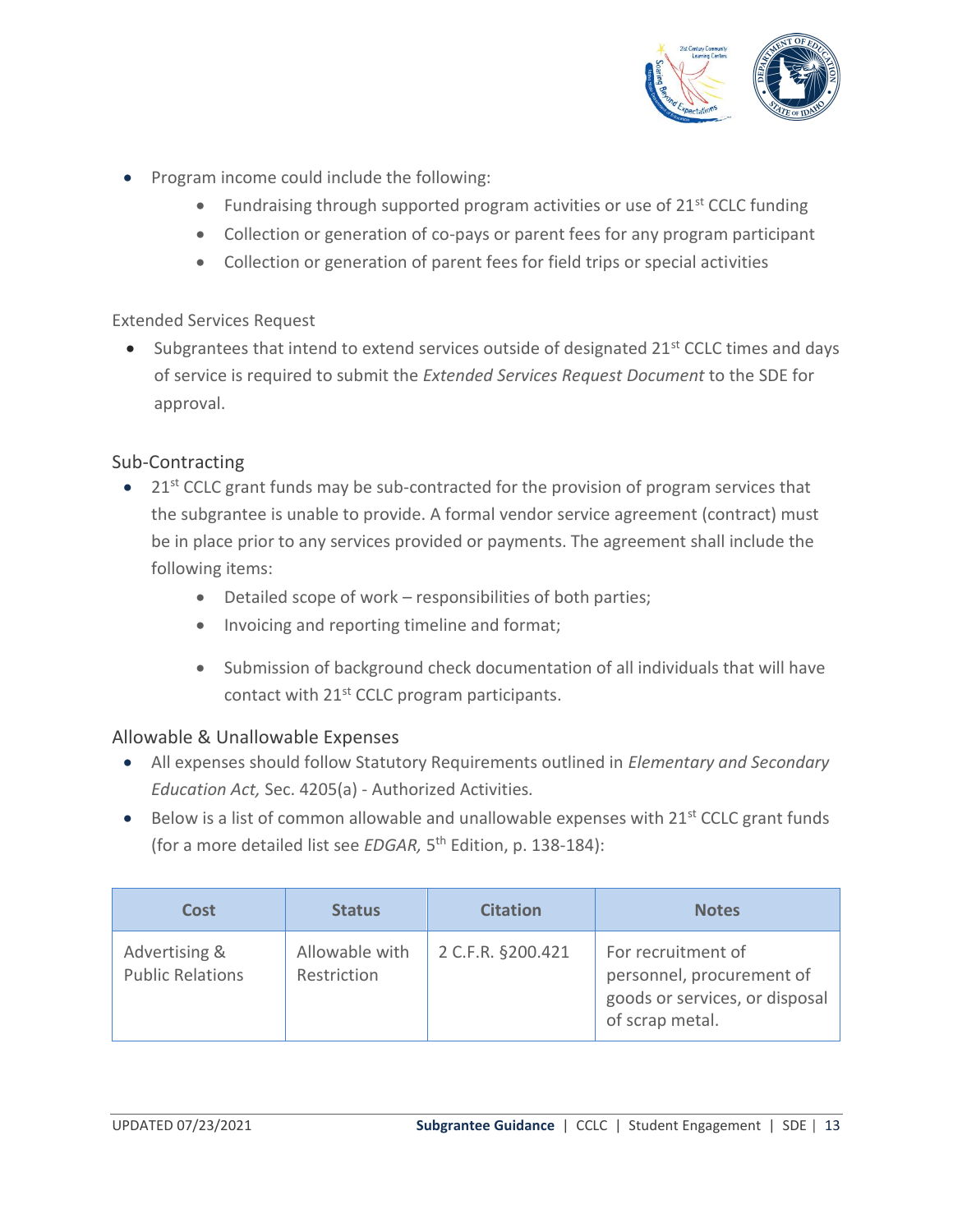

| <b>Cost</b>                                                                         | <b>Status</b>                 | <b>Citation</b>   | <b>Notes</b>                                                                                                                                                                                                                            |
|-------------------------------------------------------------------------------------|-------------------------------|-------------------|-----------------------------------------------------------------------------------------------------------------------------------------------------------------------------------------------------------------------------------------|
| <b>Advisory Councils</b>                                                            | Allowable with<br>Restriction | 2 C.F.R. §200.422 |                                                                                                                                                                                                                                         |
| Alcoholic<br><b>Beverages</b>                                                       | Unallowable                   | 2 C.F.R. §200.423 |                                                                                                                                                                                                                                         |
| Alumni/ae<br><b>Activities</b>                                                      | Unallowable                   | 2 C.F.R. §200.424 |                                                                                                                                                                                                                                         |
| Conferences                                                                         | Allowable                     | 2 C.F.R. §200.432 |                                                                                                                                                                                                                                         |
| Contributions &<br>Donations                                                        | Unallowable                   | 2 C.F.R. §200.434 |                                                                                                                                                                                                                                         |
| Capital<br>expenditures for<br>general purpose<br>equipment,<br>buildings, and land | Unallowable                   | 2 C.F.R. §200.439 |                                                                                                                                                                                                                                         |
| Capital<br>expenditures for<br>special purpose<br>equipment                         | Allowable                     | 2 C.F.R. §200.439 |                                                                                                                                                                                                                                         |
| Curriculum                                                                          | Allowable                     |                   |                                                                                                                                                                                                                                         |
| <b>Decorative Items</b>                                                             | Unallowable                   |                   |                                                                                                                                                                                                                                         |
| Entertainment                                                                       | Allowable with<br>restriction | 2 C.F.R. §200.438 | Costs for entertainment,<br>amusement, diversion, and<br>social activities, except<br>where specific costs that<br>might otherwise be<br>considered entertainment<br>have a programmatic<br>purpose and have prior<br>written approval. |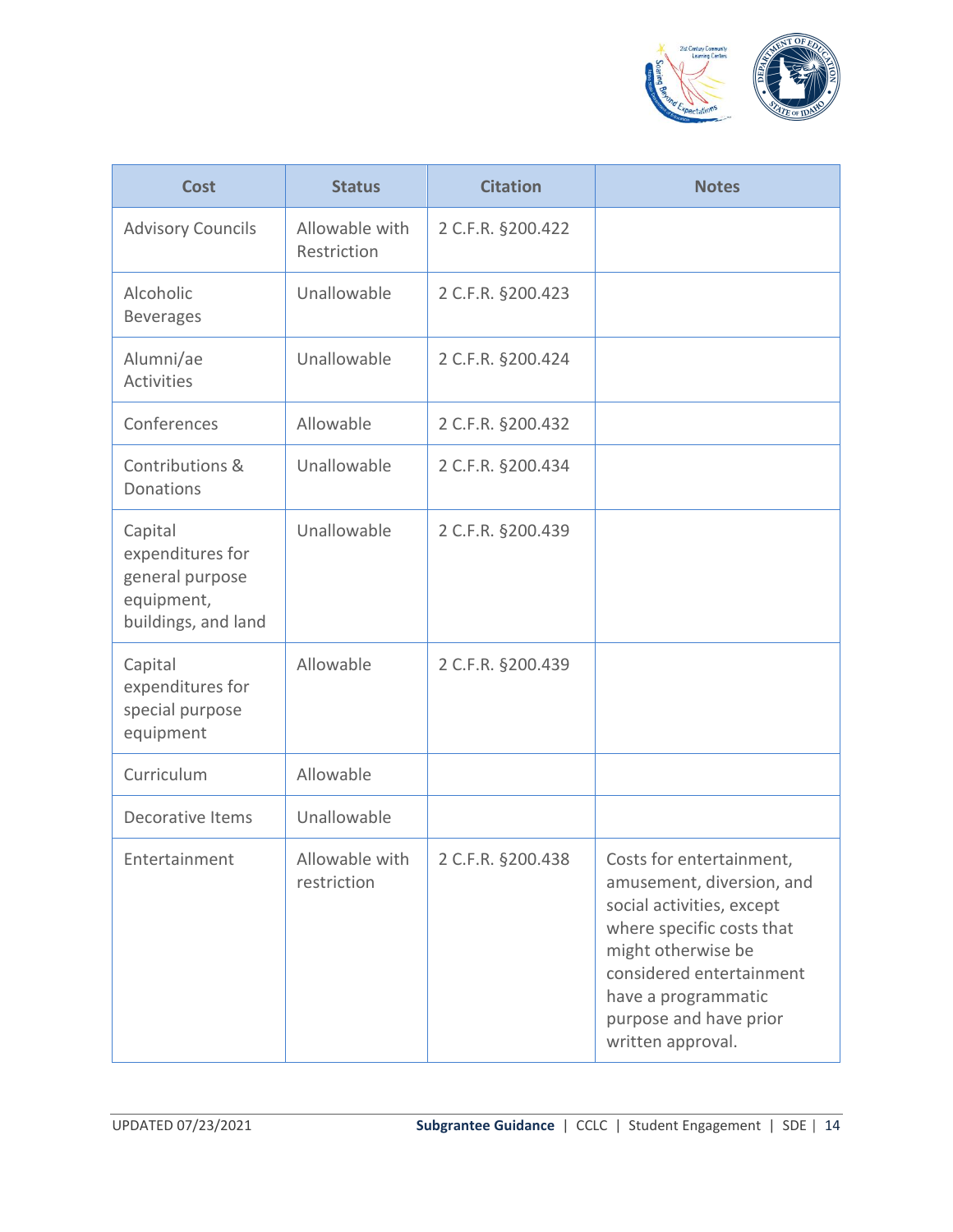

| <b>Cost</b>                                               | <b>Status</b>                 | <b>Citation</b>   | <b>Notes</b>                                                                                                                                                                                                                                                                                                                                          |
|-----------------------------------------------------------|-------------------------------|-------------------|-------------------------------------------------------------------------------------------------------------------------------------------------------------------------------------------------------------------------------------------------------------------------------------------------------------------------------------------------------|
| <b>Facilities</b>                                         | Unallowable                   |                   |                                                                                                                                                                                                                                                                                                                                                       |
| Fund Raising and<br>Investment<br><b>Management Costs</b> | Unallowable                   | 2 C.F.R. §200.442 |                                                                                                                                                                                                                                                                                                                                                       |
| Gifts                                                     | Unallowable                   |                   | This may include prizes, gift<br>cards, awards, and other<br>items that appear to be gifts.                                                                                                                                                                                                                                                           |
| Goods or Services<br>for Personal Use                     | Unallowable                   | 2 C.F.R. §200.445 |                                                                                                                                                                                                                                                                                                                                                       |
| <b>Government Costs</b>                                   | Unallowable                   | 2 C.F.R. §200.444 |                                                                                                                                                                                                                                                                                                                                                       |
| <b>Grant Writing</b><br><b>Services</b>                   | Unallowable                   |                   |                                                                                                                                                                                                                                                                                                                                                       |
| Incentives                                                | Unallowable                   |                   |                                                                                                                                                                                                                                                                                                                                                       |
| <b>Indirect Costs</b>                                     | Allowable with<br>Restriction | 2 C.F.R. §200.414 | Indirect Cost (2 C.F.R.<br>§200.414): Costs incurred (1)<br>for a common or joint<br>purpose benefitting more<br>than one cost objective, and<br>(2) not readily assignable to<br>the cost objectives<br>specifically benefitted.<br>Subgrantees are required to<br>follow the restricted indirect<br>cost rate of their district or<br>organization. |
| Lobbying                                                  | Unallowable                   | 2 C.F.R. §200.450 |                                                                                                                                                                                                                                                                                                                                                       |
| <b>Participant Support</b>                                | Allowable with<br>Restriction | 2 C.F.R. §200.456 | Prior approval by the Federal<br>Award Agency.                                                                                                                                                                                                                                                                                                        |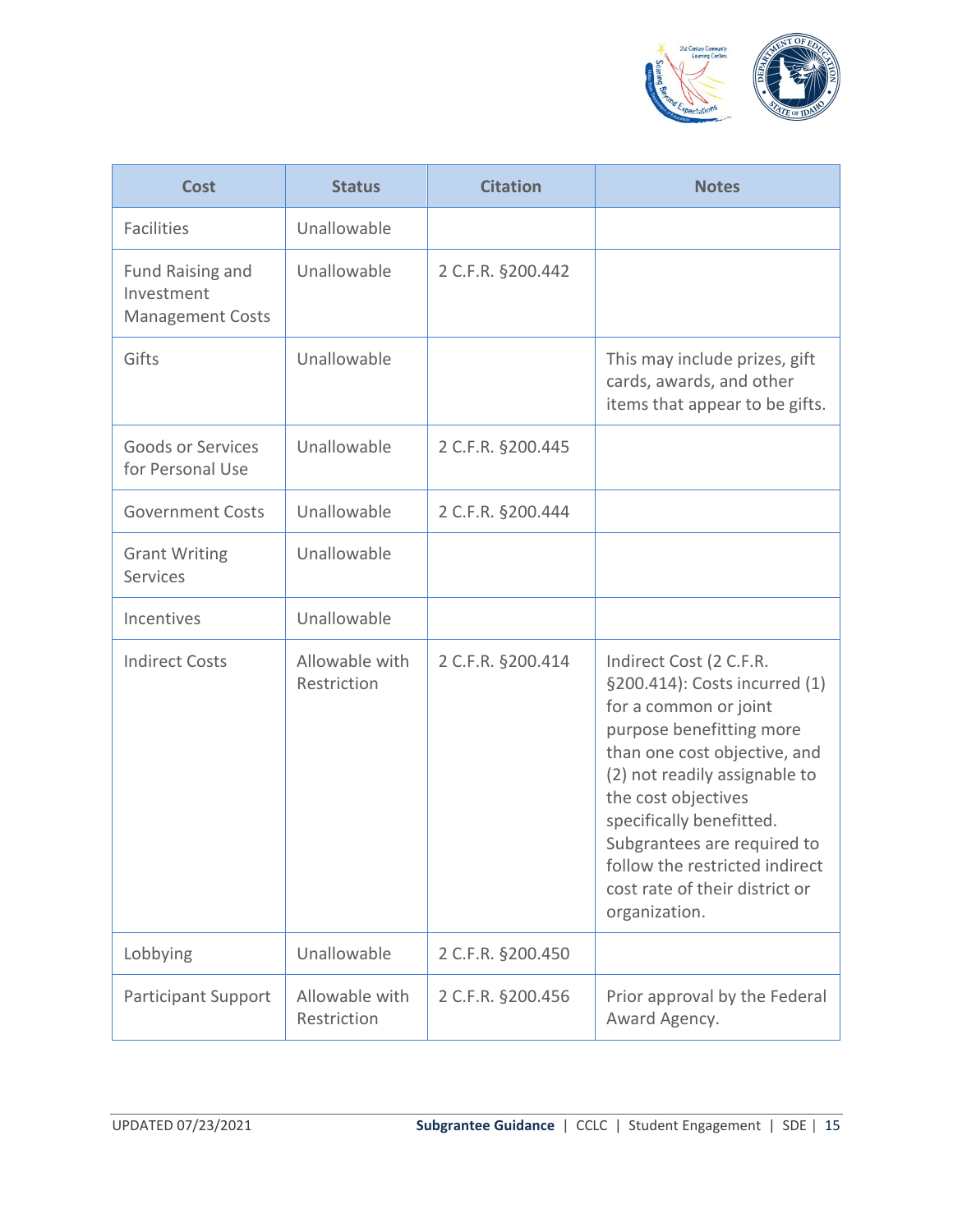

| <b>Cost</b>                                                                  | <b>Status</b>                 | <b>Citation</b>    | <b>Notes</b>                                                                                          |
|------------------------------------------------------------------------------|-------------------------------|--------------------|-------------------------------------------------------------------------------------------------------|
| Personnel & Fringe<br><b>Benefits</b>                                        | Allowable                     |                    |                                                                                                       |
| <b>Pre-Award Costs</b>                                                       | Unallowable                   |                    |                                                                                                       |
| Program<br>Operations that<br>take place during<br>the regular school<br>day | Unallowable                   | Sec. 4201(b)(1)(A) |                                                                                                       |
| Remodeling<br><b>Existing Facility</b><br>Costs                              | Allowable with<br>Restriction | 2 C.F.R. §200.462  | Rearrangement and<br>reconversion costs are<br>allowable with prior written<br>approval from the SDE. |
| <b>Rental Costs of Real</b><br>Property and<br>Equipment                     | Allowable with<br>Restriction | 2 C.F.R. §200.465  | Rates are comparable to that<br>of other rental property in<br>the locale.                            |
| Selling and<br>Marketing                                                     | Unallowable                   | 2 C.F.R. §200.467  |                                                                                                       |
| <b>Student Activity</b><br>Costs                                             | Unallowable                   | 2 C.F.R. §200.469  |                                                                                                       |
| Supplies and<br>Materials                                                    | Allowable                     | 2 C.F.R. §200.314  |                                                                                                       |
| Training and<br>Education<br>(Professional<br>Development)                   | Allowable                     | 2 C.F.R. §200.473  |                                                                                                       |
| Transportation                                                               | Allowable                     | 2 C.F.R. §200.474  |                                                                                                       |
| Travel                                                                       | Allowable                     | 2 C.F.R. §200.475  | Allowable for transportation,<br>lodging, subsistence, and<br>related items incurred by               |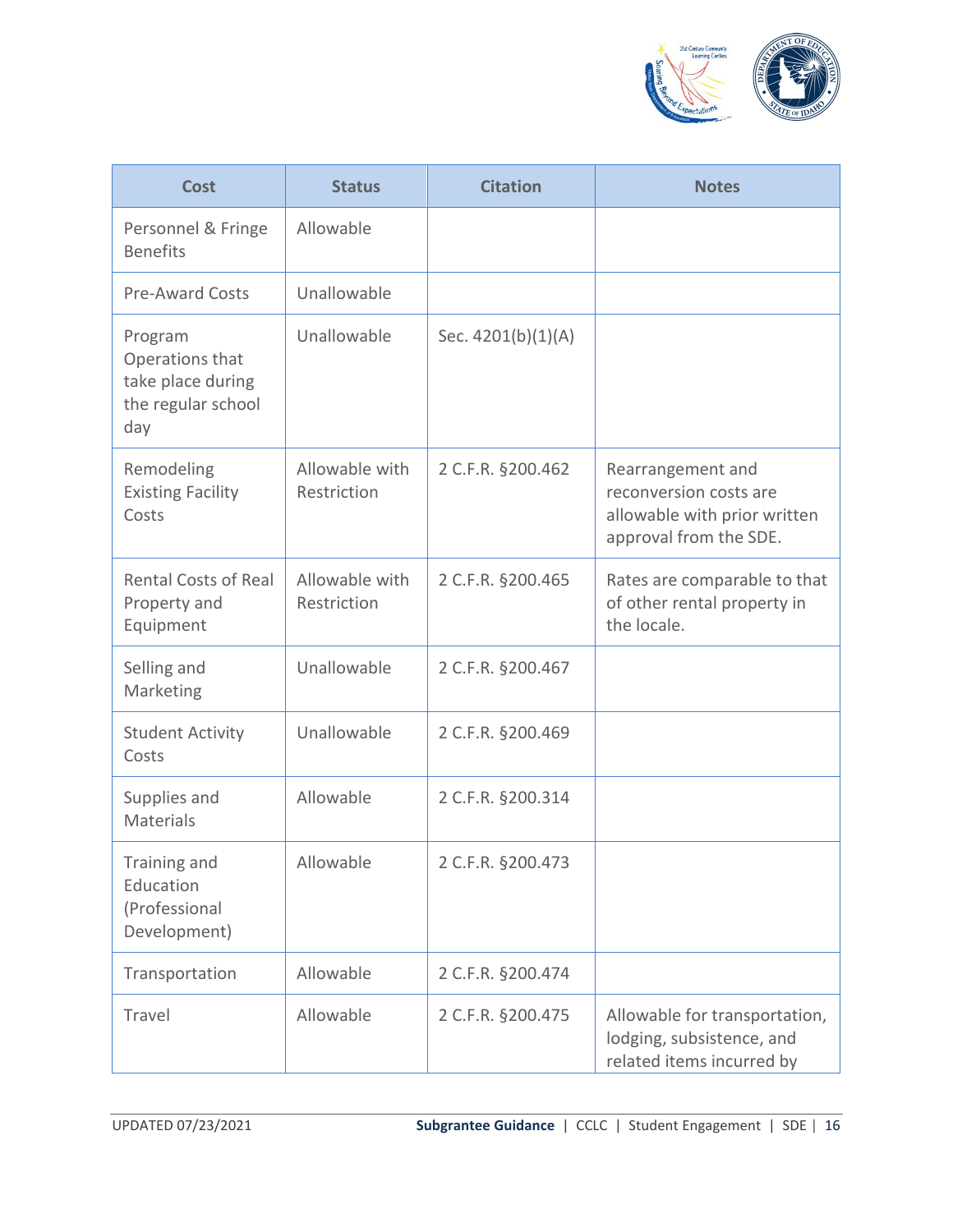

| <b>Cost</b> | <b>Status</b> | <b>Citation</b> | <b>Notes</b>                                 |
|-------------|---------------|-----------------|----------------------------------------------|
|             |               |                 | employees traveling on<br>official business. |
| T-Shirts    | Unallowable   |                 |                                              |
| Vehicle     | Unallowable   |                 |                                              |

#### Food Purchases

• Subgrantees are required to provide meals and snacks to students using the Child and Adult Care Food Program (CACFP) and other USDA Afterschool Snack Programs where applicable. Subgrantees are encouraged to seek other resources outside 21<sup>st</sup> CCLC grant funds for food expenses. For more information refer to the 21<sup>st</sup> CCLC Food FAQ Document.

#### Afterschool Snack & Meals

- Typically,  $21^{st}$  CCLC grant funds may not be used for afterschool snack & meals, specifically if the targeted school meets the requirements (school is 50% or higher of free/reduced lunch enrollment) to be eligible for afterschool snack programs.
- An overview of the Afterschool Snack Program can be found on the SDE's Child Nutrition [Program Website.](http://www.sde.idaho.gov/cnp/index.html)
- However, subgrantees may use 21<sup>st</sup> CCLC grant funds to cover snack when a target school:
	- Is not 50% or higher of free/reduced lunch, and
	- Has documentation of exhausting all other possibilities for afterschool snacks.
- Subgrantees that use 21<sup>st</sup> CCLC grant funds for snack purchases MUST:
	- Operate through their food service program; and
	- Be reimbursed according to the per student cost of the afterschool snack program.
	- Receive prior written approval from the SDE.

#### Staff Snack & Meals

• Subgrantees must adhere to the guidance provided by the US Department of Education: Using Federal Grant Funds to Pay for Food (EDGAR, 5<sup>th</sup> edition, 2020, p.256).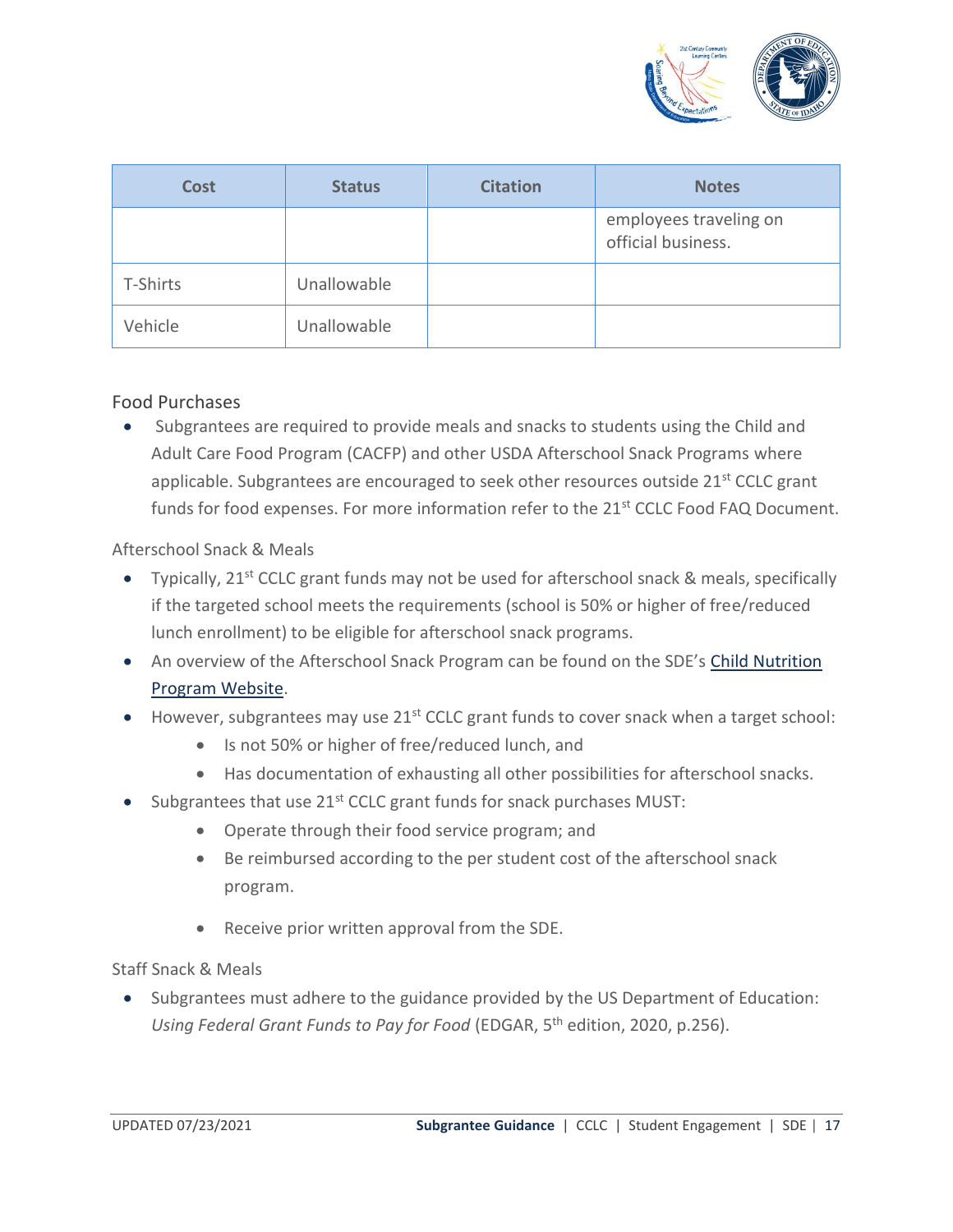

- Subgrantees are required to follow Idaho State Department of Education policy for all staff trainings and professional development:
	- The meeting has a published agenda and attendance is mandatory.
	- The meeting has an intended duration of six (6) hours or more as shown on the agenda.
	- There are five (5) or more attendees.
	- The meeting's purpose is furthered by presentations or interpersonal exchange during the meal period, and the agenda clearly outlines the working meal(s).
	- Formal sign-in sheet for the designated meeting (*Idaho State Department of Education Accounting Handbook*, 2015, p. 22).
- Food associated with business lunches, staff meetings, advisory board or staff lunches during day field trips are unallowable and will NOT be eligible for reimbursements.

## Time & Effort Requirements (2 C.F.R. §200.430(h)(8)(i))

- All employees who are paid in full or in part with federal funds must keep specific documents to demonstrate the amount of time they spent on grant activities. This also includes an employee whose salary is paid with state or local funds but is used to meet a required "match" in a federal program. These documents, known as time and effort records, are maintained in order to charge the costs of personnel compensation to federal grants.
	- Charges to federal awards for salaries and wages must be based on records that accurately reflect the work performed. These records must:
	- Be supported by a system of internal controls which provides reasonable assurance that the charges are accurate, allowable, and properly allocated;
	- Be incorporated into official records;
	- Reasonably reflect total activity for which the employee is compensated, not exceeding 100% of compensated activities;
	- Encompass both federally assisted and all other activities compensated by the LEA on an integrated basis;
	- Comply with the established accounting policies and practices of the LEA; and
	- Support the distribution of the employee's salary or wages among specific activities or costs objectives.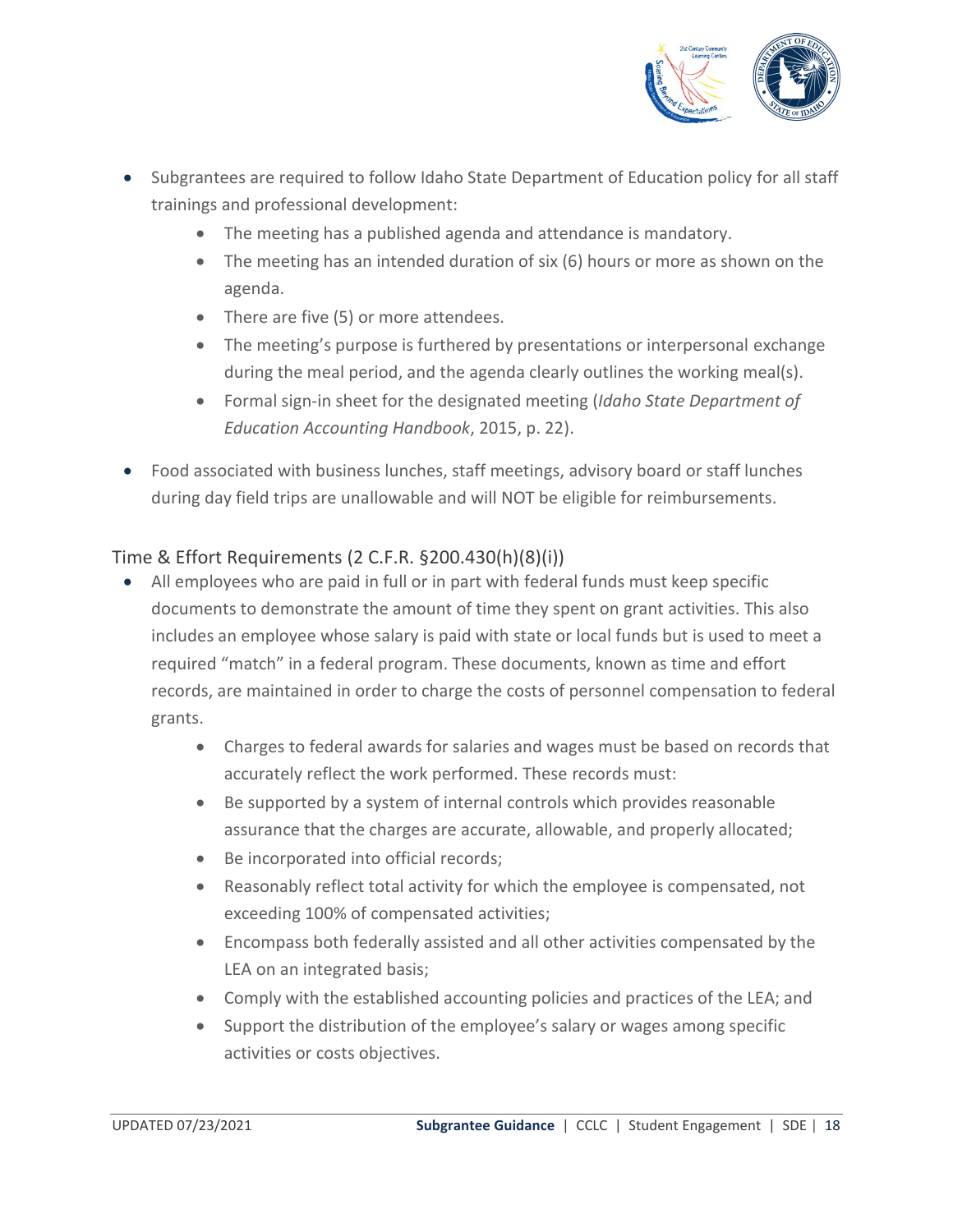

- Subgrantees that operate multiple grants are required to track and bill employee time and effort according to the specific award. However, to ease the burden on subgrantees, the SDE allows administration costs (such as program director, business manager, and other positions that have responsibilities that overlap between multiple grants) to track their time and effort as one cost objective (2 C.F.R. §200.28 and cross reference with *U.S. Department of Education Guidance: Actions to Ease the Burden of Time and Effort Reporting (Sep. 7, 2014)*).
- The SDE recommends that subgrantees reflect on accurate percentages that will be charged to the awards for administration.

#### Annual Audit

• All 21<sup>st</sup> CCLC sites are required to implement a financial audit on an annual basis. Non-LEA entities must provide the SDE with all audit findings, reports, and materials.

Annual Audit for Non-Local Educational Agency Subgrantees including Community-Based and Faith-Based Organization

- Audits under these requirements are to be performed by independent auditors in accordance with generally accepted auditing standards, as defined by the United States general accounting office. The auditor shall be employed on written contract. The awarded 21<sup>st</sup> CCLC Program shall be required to include in its annual budget all necessary expenses for carrying out the provisions of this section.
- The entity shall file one (1) copy of each completed audit report with the SDE,  $21^{st}$  CCLC Office within three (3) months after the end of the audit period. The minimum requirements for any audit performed under the provisions of this section are:
	- The governing body of a local  $21^{st}$  CCLC subgrantee whose annual expenditures from 21st CCLC Funds exceed two hundred thousand dollars (\$200,000) shall cause a full and complete audit of its financial statements to be made each fiscal year.
	- $\bullet$  The governing body of a local 21<sup>st</sup> CCLC subgrantee whose annual expenditures from  $21^{st}$  CCLC funds are less than two hundred thousand dollars (\$200,000) shall cause a full and complete audit of its financial statement to be made each even year of funding. Community Based Organizations may obtain a third-party financial review in lieu of a complete audit if their annual award is less than two hundred thousand dollars (\$200,000).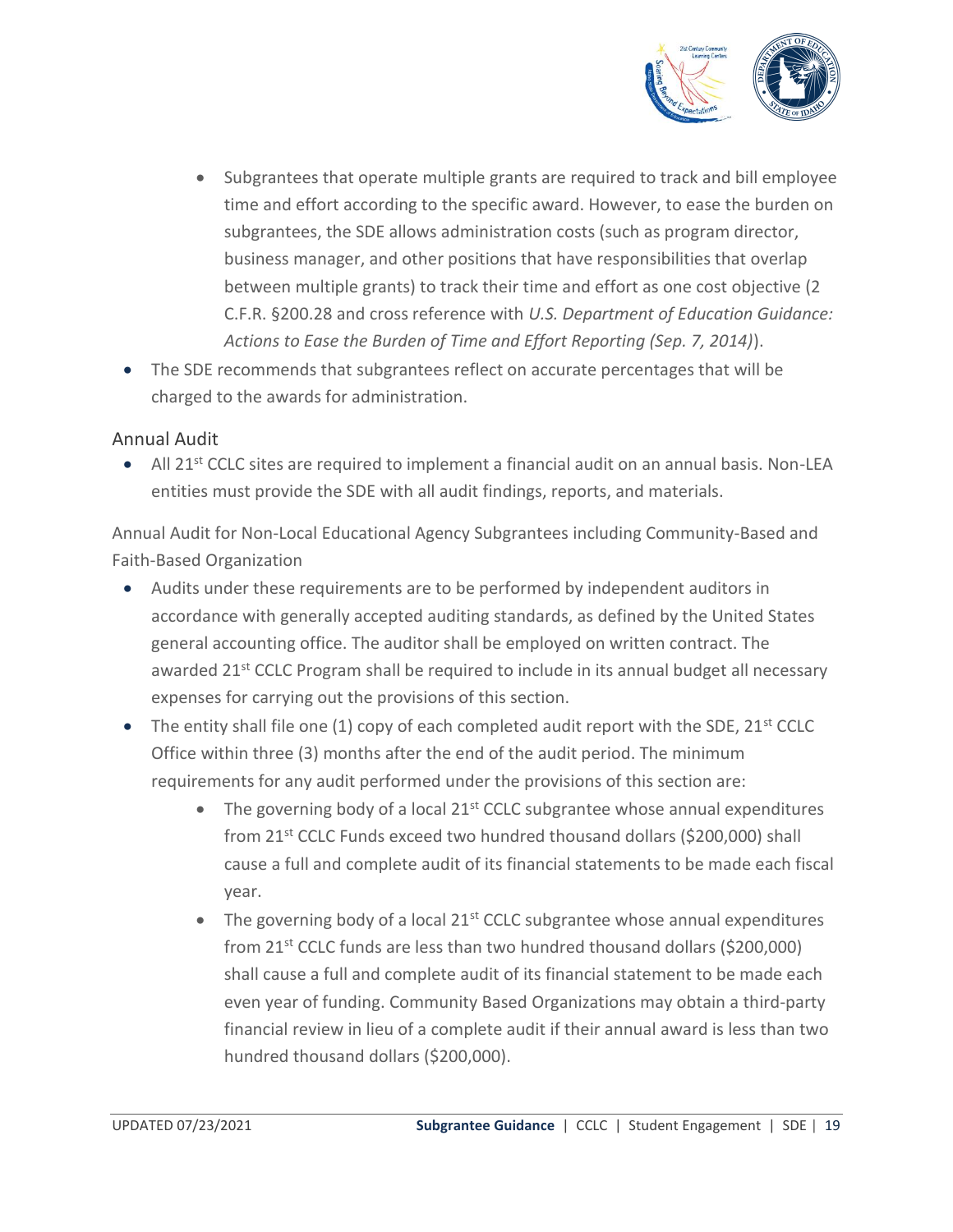

#### Program Inventory

- $\bullet$  21<sup>st</sup> CCLC subgrantees are required to establish a written inventory procedure, which identifies:
	- The process performed when property is received:
	- Where the property is received;
	- What position inspects the property to make sure it is in good condition and matches what is listed on the purchase order and invoice; and
	- What type of property is tagged.
- The process performed for Physical Inventory (2 C.F.R. §200.313(d)(2)):
	- What position performs the physical inventory;
	- When the inventory is performed;
	- How the reconciliation is performed between the physical inventory and the property records.

Inventory Records (2 C.F.R. §200.313(d)(1))

- For each equipment and computing device purchased with  $21^{st}$  CCLC grant funds, the following information is maintained:
	- Serial number or other identification number;
	- Source of funding for the property;
	- Who holds the title;
	- Acquisition date;
	- Cost of the property;
	- Percentage of federal participation in the project costs for the federal award under which the property was acquired;
	- Location, use and condition of the property; and
	- Any ultimate disposition data including the date of disposal and sale price of the property.
- The SDE has provided an inventory template which subgrantees are to utilize to ensure all the required information is provided.
- A physical inventory of the property must be taken and the results reconciled with the property records at least yearly.
- A physical inventory of the property purchased and retained over the five-year grant cycle must be submitted June 30<sup>th</sup> of the grants sunsetting year.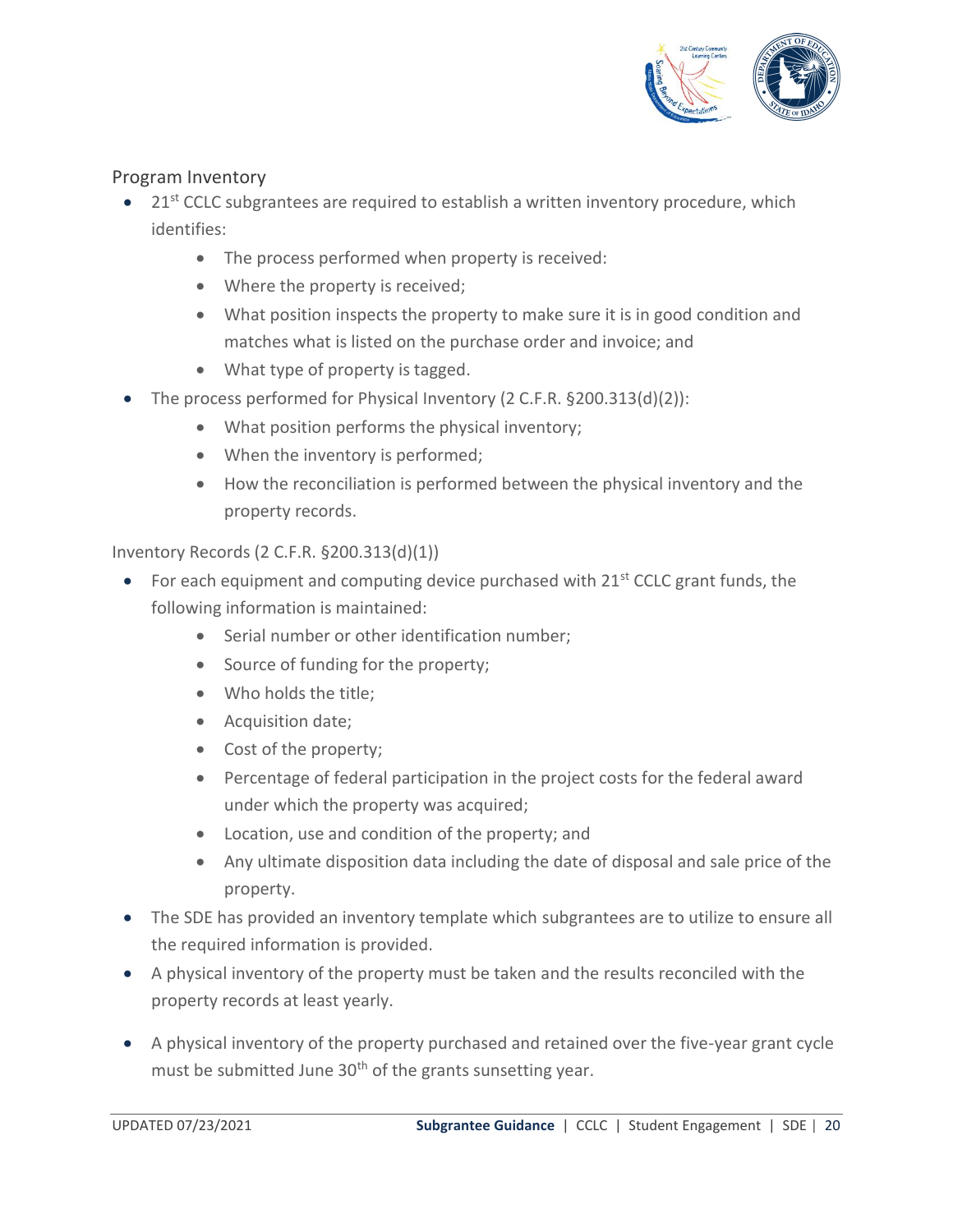

#### Maintenance of Equipment (2 C.F.R. §200.313(d)(4))

- A subgrantee must also maintain adequate maintenance procedures to ensure that property is kept in good condition:
	- Lost or Stolen Items (2 C.F.R. §200.313(d)(3)),
	- Use of Equipment (2 C.F.R. §200.313(c)), and
	- Disposition of Equipment (2 C.F.R. §200.31(e)).

## Record Retention (2 C.F.R. §200.334)

- Subgrantees are required to maintain all:
	- Financial Records  $(1)$  the amount of funds under the award, (2) how the subgrantee used those funds, (3) the total cost of each project, (4) the total match/in-kind cost of each project, and (5) other records to facilitate an effective audit.
	- Project Experience Records  $-$  (1) the results of grant goals and objectives, (2) State & Federal Annual Reports, (3) monitoring reports, (4) evaluation reports, and (5) other records to facilitate an effective audit.
- Subgrantees are required to maintain records for a period of three years from the date of submission of the final expenditure report.

## <span id="page-20-0"></span>Governance

## *Programs have a governing board that establishes policies and procedures to promote continuous improvement and effectiveness of program.*

#### Internal Controls (2 C.F.R. §200.303)

- A process implemented by a non-federal entity, designed to provide reasonable assurance regarding the achievement of objectives in the following categories:
	- Effectiveness and efficiency of operations;
	- Reliability of reporting for internal and external use; and
	- Compliance with applicable laws and regulations.
- Subgrantees must establish and maintain internal controls (§200.303) to ensure clear separation of duties:
	- Initiating transactions,
	- Approving transactions,
	- Recording transactions,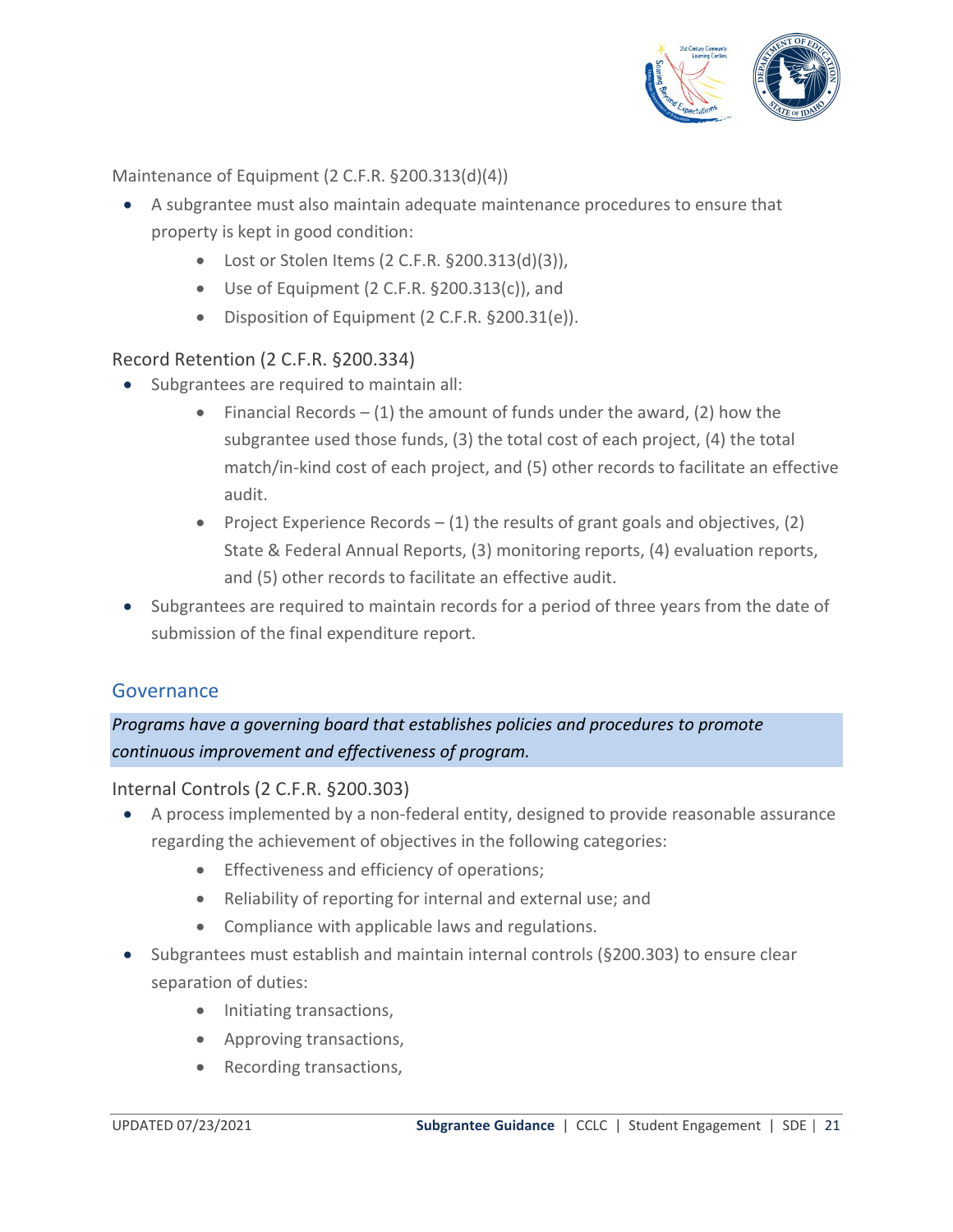

- Handling assets,
- Reviewing reports.
- Internal Controls should also ensure:
	- Individual conducting procurement is not responsible for payment, and
	- Individual requesting transaction is not responsible for approving.

## <span id="page-21-0"></span>Program

*Programs offer a variety of activities that are active, developmentally appropriate and culturally sensitive and enrich the whole child (physical, social, emotional and creative development).*

#### Timeframe of Services Provided

- Subgrantees are required to provide programmatic services no less than:
	- School Year Program: 100 days and a minimum of 300 hours per year.
	- Summer Program: 40 hours (no requirement on days served)
- Subgrantees may offer programmatic services: after school, before school, holidays and weekends, and non-school weekdays.
- Subgrantees failing to meet timeframe of services will be required to submit a written explanation of why timeframe requirements have not been met and a detailed action plan to increase the hours or days of operation to meet the required levels of service.
	- If, after a reasonable period, a subgrantee is unable to meet this requirement 21<sup>st</sup> CCLC grant funds may be reduced or terminated.
		- **E** Termination (2 C.F.R.  $\S200.340(a)(1)(2)$ ): The federal award may be terminated in whole or in part as follows: (1) By the Federal awarding agency or pass-through entity (SDE), if a non-Federal entity fails to comply with the terms and conditions of a federal award, (2) by the Federal awarding agency or pass-through entity (SDE), to the greatest extent authorized by law, if an award no longer effectuates the program goals or agency priorities.

## Participant Attendance

• Subgrantees must adhere to the fundamental program requirements by serving the number of participants on a daily basis (Average Daily Attendance) projected in the original awarded grant.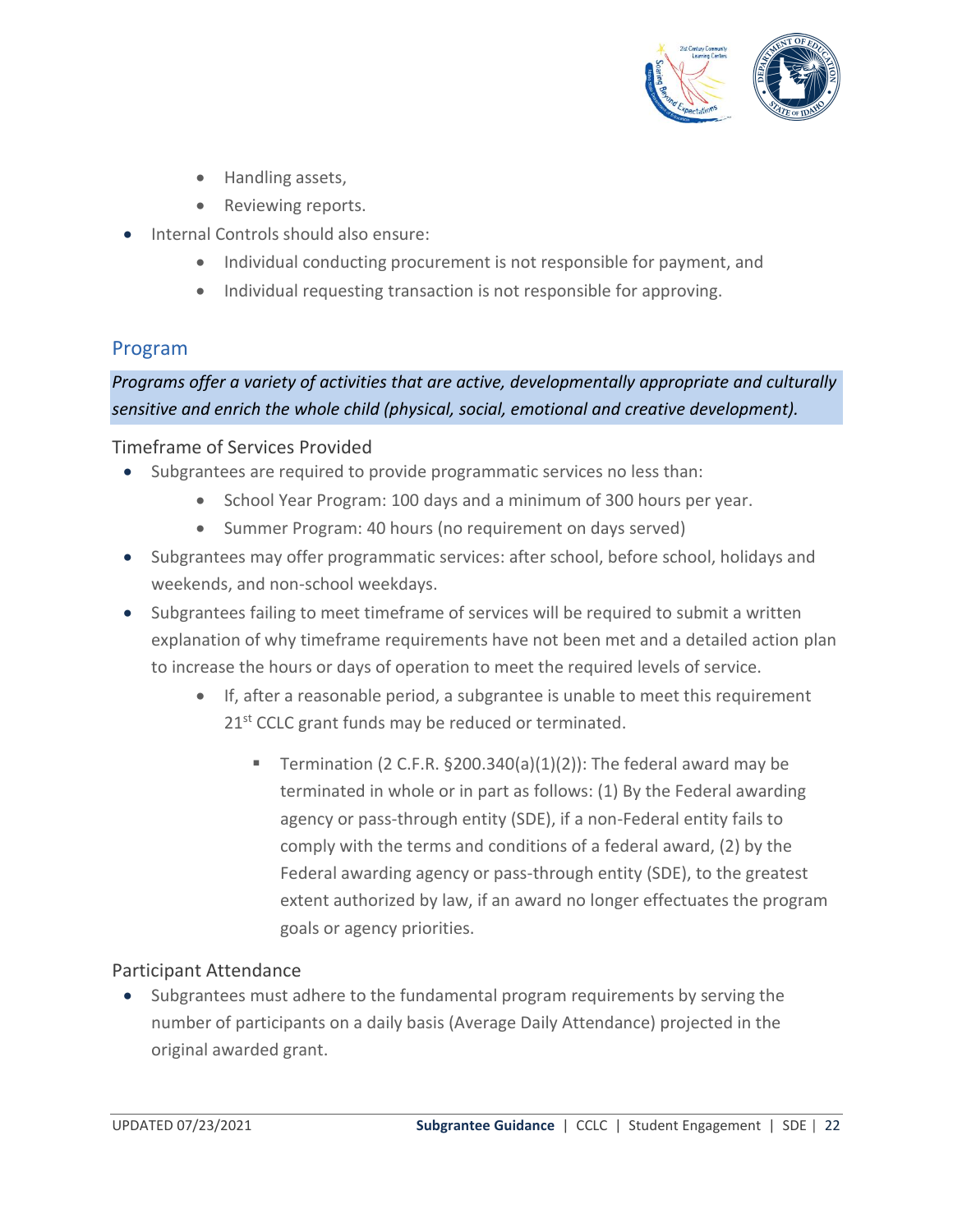

- Subgrantees will be evaluated on this progress two times per year: (1) mid-year and (2) end-year.
- A participant is considered to be "in attendance" if present at his/her assigned afterschool program site, or an activity sponsored by the program (e.g. field trip), for at least half of the regular program day.
- Subgrantees that do not meet the benchmarks outlined for average daily attendance may receive a reduction in funds to reflect the actual levels of operation. The SDE will provide notification and technical assistance within a reasonable timeframe before any reduction in funding or termination of grant is made. Furthermore, any reduction in funding will commence in the upcoming program year.

#### Average Daily Attendance (ADA)

- Average Daily Attendance is the aggregate number of days of attendance of all participants in the program during a school year; divided by 100 days.
	- In computing the average daily attendance, the top 100 school year program days shall be used.

## Program Participants

• A Program Participant is a student that participates in the program for one day or more during the school year and/or summer session. We are required to collect all Annual Performance Reporting data on every Program Participant.

## Field Trips

- Subgrantees are encouraged to expose students to learning in a variety of different settings and opportunities.
	- Field trips are allowable if they are linked to academic learning and contribute to meeting the program goals outlined in the original grant application.
	- Field trips for entertainment purposes are unallowable
	- Prior SDE approval for field trips are NOT required. However, to ensure eligibility for reimbursement you may submit your plan to the SDE for allowability. Allow for two weeks for processing.
- Field trips must:
	- Linked to an academic unit.
	- Follow District/Organization policies.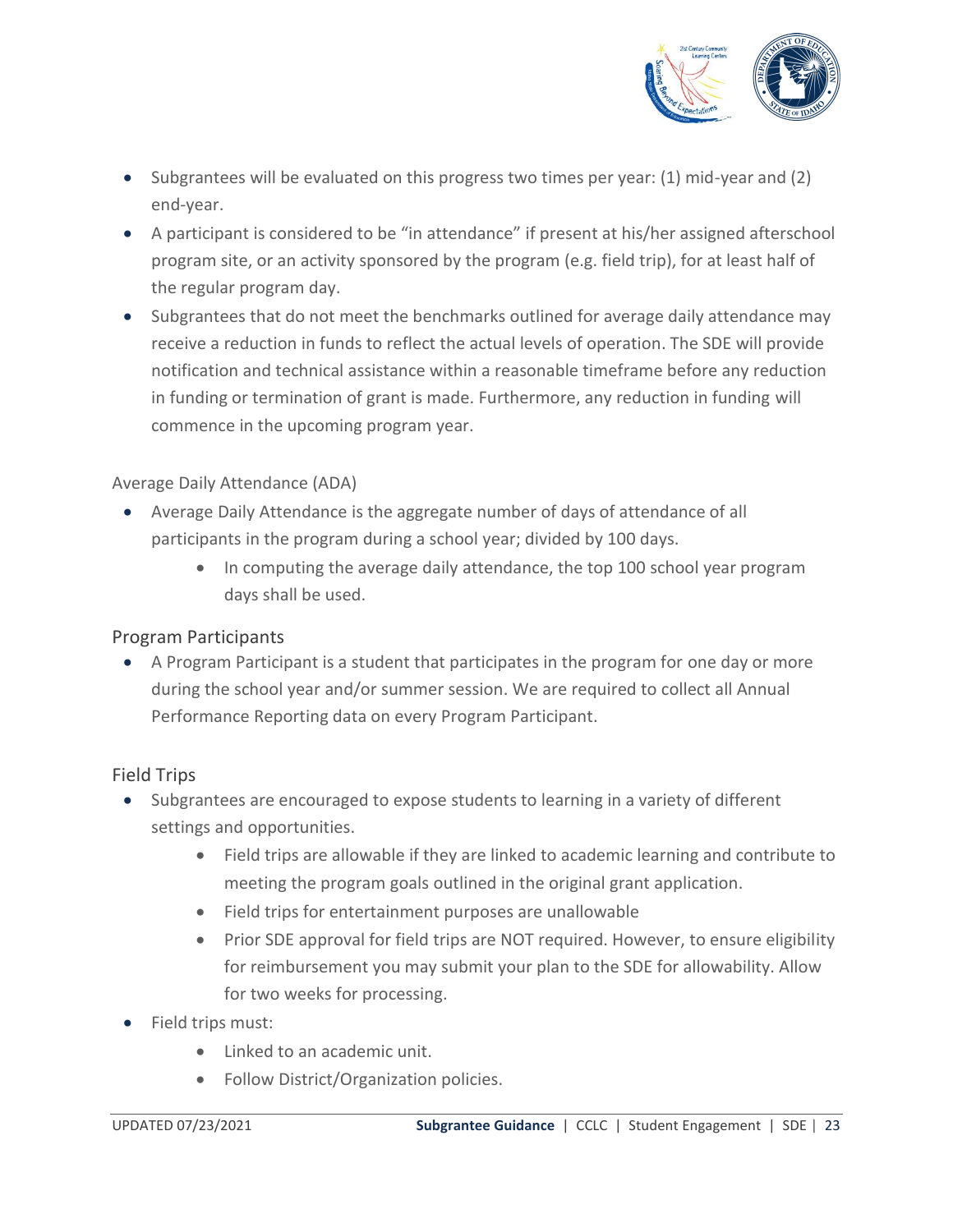

- Subgrantees must submit a Field Trip Request Form for approval to the SDE two (2) weeks in advance for any field trip that is:
	- Outside the State of Idaho; or
	- Overnight.
- Subgrantees must maintain documentation of how field trips fit into academic learning as well as costs associated with the trip (e.g. transportation, entry fees, and other associated costs). All costs associated with field trips such as entry fees must be accurately supported by attendance records.
- *The SDE has provided further guidance for field trip snacks and meals in the Food Frequently Asked Questions document.*

## Program Evaluation

- Subgrantees must undergo periodic evaluations of program and staff to work for continuous improvement (Sec. 4205(b)). The SDE recommends that subgrantees perform internal evaluations of program and staff on a yearly basis. The subgrantee may choose the evaluation process that works best to address the criteria of the program and staff.
- In year three, subgrantees must undergo an independent evaluation. The SDE has provided further information on independent evaluations in *Guidance for Independent Evaluation.*

## Staff Professional Development (ESSA, Sec. 8101(42))

- Subgrantees are required to offer all staff professional development opportunities to increase staff knowledge and skills necessary to enable students to succeed in a wellrounded education and to meet the challenging State academic standards.
	- Professional development opportunities should be sustained (not stand-alone, 1 day or short-term workshops), intensive, job-embedded, collaborative, jobembedded, data-driven, and student-focused. They may include activities that:
		- Improve and increase afterschool staffs' knowledge of evidence-based practices for Out-of-School time programming, 21<sup>st</sup> CCLC requirements, academic enrichment subjects, understanding how students learn, socialemotional learning, and youth development;
		- Part of a broad school or district wide education improvement plan;
		- Allow personalized plans for each staff to address the educator's specific needs; and
		- **■** Improve afterschool management skills.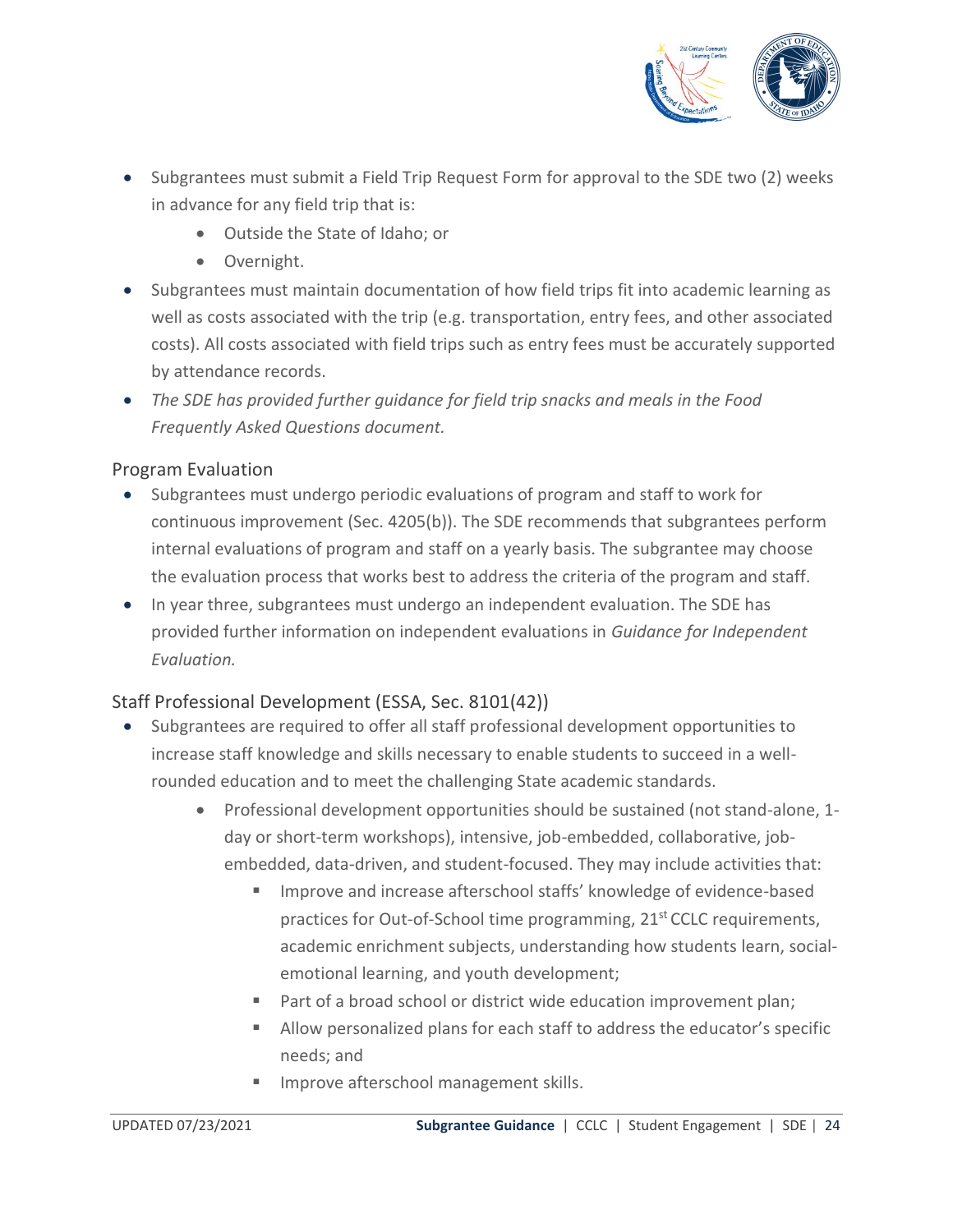

#### Statewide Conferences

Subgrantees may use 21<sup>st</sup> CCLC grant funds to attend statewide conferences and trainings that support the goals and objectives of the 21<sup>st</sup> CCLC program. The SDE recommends that individuals that attend statewide opportunities share information with their local program via meeting, training, and collaboration.

## Statewide 21<sup>st</sup> CCLC Meetings

- Subgrantees are required to participate in SDE meetings. The SDE hosts three (3) statewide annual meetings for program directors:
	- **21st CCLC New Subgrantee / Director Meeting:** A two-day, in-person meeting that occurs in late July to provide new 21<sup>st</sup> CCLC subgrantees information on specific policies, requirements, and regulations. The goal of this meeting is to provide new subgrantees/directors the opportunity to receive technical assistance in a smaller group setting. Required to attend:
		- All new subgrantees two (2) individuals
		- $\blacksquare$  New program directors (directors with less than one-year of 21st CCLC experience)
		- As requested by SDE
		- As requested by subgrantee
	- **21st CCLC Fall Director Meeting:** A two-day, in-person meeting that occurs in early fall to provide all 21<sup>st</sup> CCLC subgrantees updates, requirements, bestpractices, and collaboration opportunities. Required to attend:
		- $\blacksquare$  21<sup>st</sup> CCLC program directors
	- **21st CCLC Regional Spring Director Meeting:** A two-day, in-person meeting that occurs in early spring to provide all 21<sup>st</sup> CCLC subgrantees information concerning year closeout, reporting requirements, and collaboration opportunities.
		- $\blacksquare$  21<sup>st</sup> CCLC program directors

\*Note: Due to pandemic health concerns, the SDE may deliver mandatory meetings virtually in lieu of in-person throughout the year. This can affect duration and times of each mandatory meeting.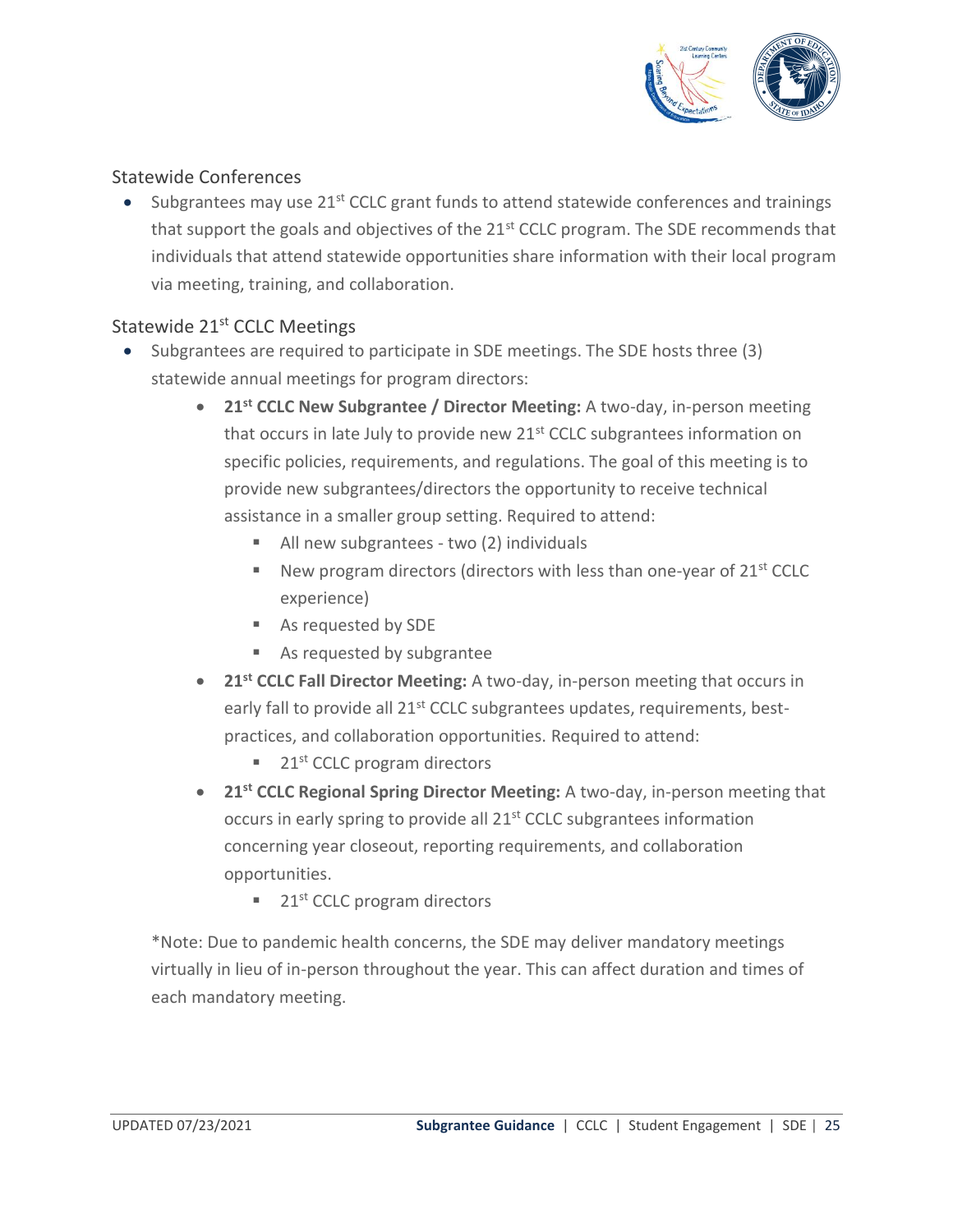

## Adding / Dropping a Center

- Subgrantees interested in expanding services to include additional grade(s) and/or center(s) that will be supported, in full or in part, with 21st CCLC grant funds must obtain prior approval from the SDE. Additional centers not supported by 21st CCLC funding do not require prior approval.
- Subgrantees interested in dropping a center that is in full or part supported by 21st CCLC must obtain prior approval from the SDE.
- Any changes in student populations, whether grade levels or site locations, subgrantees must submit assurances of the following:
	- Program will take place in a safe and easily accessible facility;
	- Description of how students participating will travel safely to and from the center and home;
	- Program will target students who primarily attend schools eligible for Title I, part A, Schoolwide Program; and
	- Description of the target student population and the need/risk factors of the population.
	- Minimal deviation from the original grant application.

#### Significant Program Changes / Impacts

• Subgrantees must notify the SDE of any significant changes or impacts to the 21<sup>st</sup> CCLC grant (i.e. change of center location, extended program closure, violent incident, turnover of director, student / staff suicide or sudden death, natural disaster, arrest of any program staff for any reason, etc.).

#### Annual Performance Report

- Subgrantees must submit annual performance data through EZ Reports at the end of each programmatic year to ensure that high-quality programming was operated for the program year and summer according to the original grant application.
	- Subgrantees must enter all data in our  $21<sup>st</sup>$  CCLC Data Management System, EZ Reports. All data must be current by the end of month. SDE will conduct data checks the first week of each month for the previous programming month data.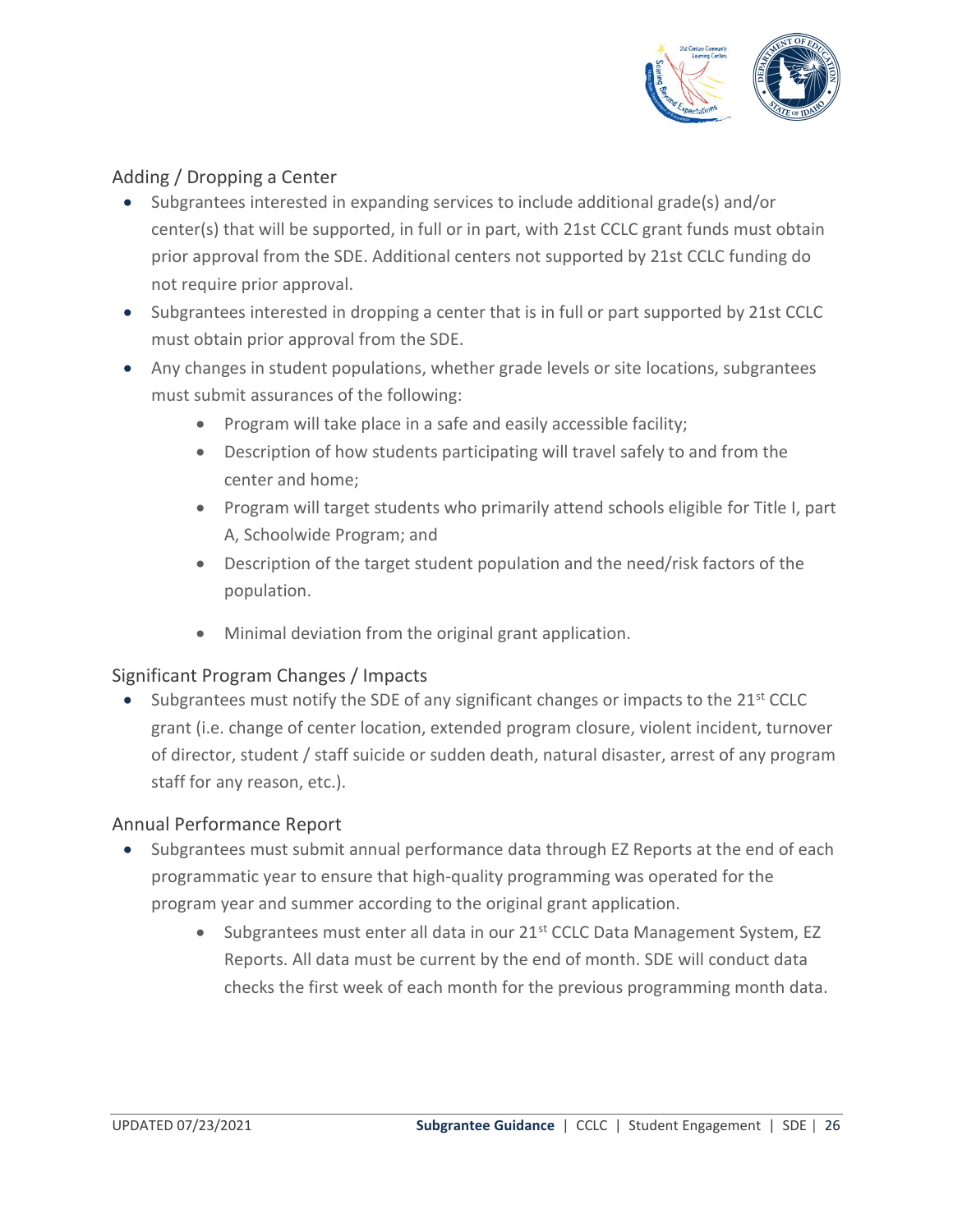

## <span id="page-26-0"></span>School Linkages

## *Programs reinforce and complement the regular academic programs of the schools, which includes alignment with school day instruction.*

#### Regular Communication with School Day

- Subgrantees must establish regular communication with school day staff such as building principals, classroom teachers, food services, janitorial staff, and transportation.
- Communication should be focused around program improvements and more effectively addressing the needs of program participants, which should include the development of the whole child (i.e. academic, social-emotional, physical, etc. development).

#### Activities that Reinforce and Complement the Regular Academic Program

- All activities that take place during the afterschool program should reinforce and complement the regular academic program to better enhance the learning process of participants.
- Activities are targeted to the students' academic needs and aligned with the instruction students receive during the school day (ESSA, Sec. 4201(A)).
- Subgrantees should align program activities with [Idaho Content Standards](http://sde.idaho.gov/academic/standards/) to meet the State and local academic standards.

## <span id="page-26-1"></span>Family, Youth, and Community Engagement

*Programs establish and maintain strong, working partnerships with families, youth and community stakeholders.*

#### Family Engagement & Parental Involvement

- The purpose of family engagement & parental involvement is two-fold: (1) opportunities for active and meaningful engagement in their children's education; and (2) opportunities for literacy and related educational development.
- Subgrantees must offer no less than:
	- School Year: Five (5) family literacy services and three (3) parent involvement opportunities.
	- Summer Program: one (1) family literacy service.
- Family engagement may be satisfied by two (2) types: